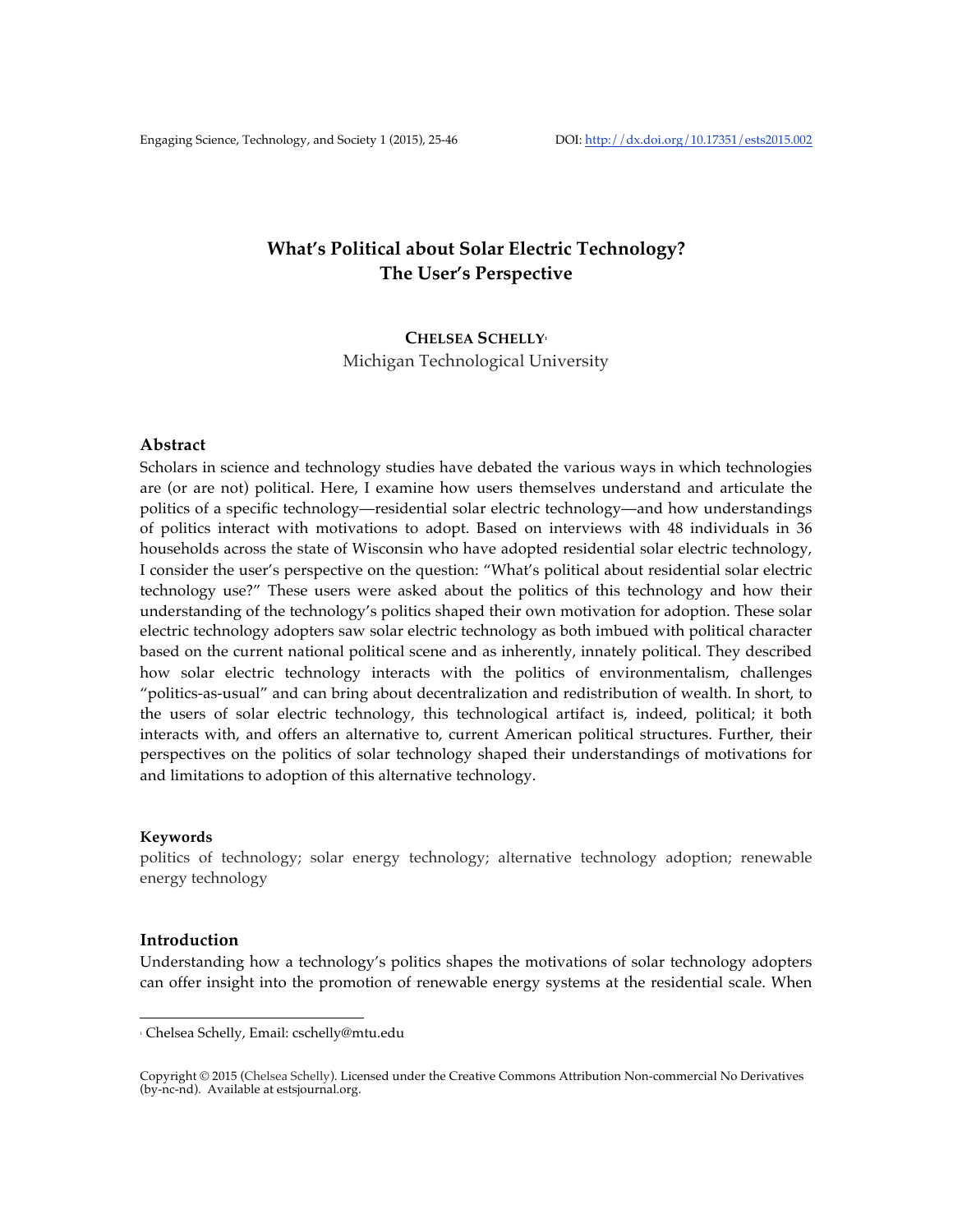we begin with users (e.g., Fischer 1992; Nye 1997; Kline 2000; Oudshoorn and Pinch 2003; Douglas 2004; Nye 2004) and ask them about their understandings of technologies as political, the task becomes explaining what users' articulated conceptualization of the politics of a technology can teach us about how a technology is socially understood (Sclove 1995; Bijker 1999). Understanding users' perspectives is particularly relevant in the case of residential solar technologies, because individual homeowners are entirely responsible for initiating and financing installation (Schelly 2014a; Schelly 2014b). Here, I present research in which I asked users about their understandings of a technology's politics and sought to unpack how their understandings of a technology's politics interact with motivations for adopting solar.

I begin with a practically oriented question: What can understandings of the politics of solar electric technology use as articulated by users teach us both about motivations for and barriers to adoption and about the political discourse currently affecting public understanding of solar energy technologies? In other words, how do understandings of a technology's politics shape motivations for, and limitations to, adoption of that technology? I report findings from interviews with residential solar adopters in the state of Wisconsin in the United States.

# **The Politics of Electric Generation Technologies**

 

Coal continues to provide the majority of electricity generation in the United States, although it is widely understood to emit greenhouse gases and contribute to environmental degradation, including climate change (EIA 2015). Furthermore, the use of coal as a fuel source involves a significant social cost (Tamminen 2006). Generating electricity from the energy of the sun through solar electric generation technology (also called photovoltaic technology and here abbreviated as PV throughout) provides an alternative to the dominant forms of electric generation, which rely on fossil fuel sources. Although the solar energy industry is experiencing rapid growth, there is room for significant investment and improvement in the use of PV technology (SEIA 2014).

The politics of PV technology are complex and multi-faceted, and there are several ways to theorize their political relations. Decades ago, Langdon Winner (1978; 1980; 1986; 1993) proposed that "technology has inherent capacities to act" (Nahuis and van Lente 2008, 562), and that it does so with "discernible political and moral implications that need to be identified and sometimes remedied" (Rappert 2001, 560). Winner (1986, 19) argued that technologies, or "the machines, structures, and systems of modern material culture," are political in that they "embody specific forms of power and authority." Winner defined politics as "arrangements of power and authority in human associations as well as the activities that take place within those arrangements" (1986, 22), and claimed that technologies have inherent politics.<sup>8</sup> From this perspective, "technology is designed not only to perform a material function but also to express and coercively reinforce beliefs about the differential allocation of power, prestige, and wealth in society" (Pfaffenberger 1992, 283).

<sup>2</sup> Both Hamlett (2003) and Nahuis and van Lente (2008) contend that definitions of "technology" and "politics" are necessary to enable discussion and debate regarding the relationship between the two. This paper relies on Winner's (1986) definitions, provided here.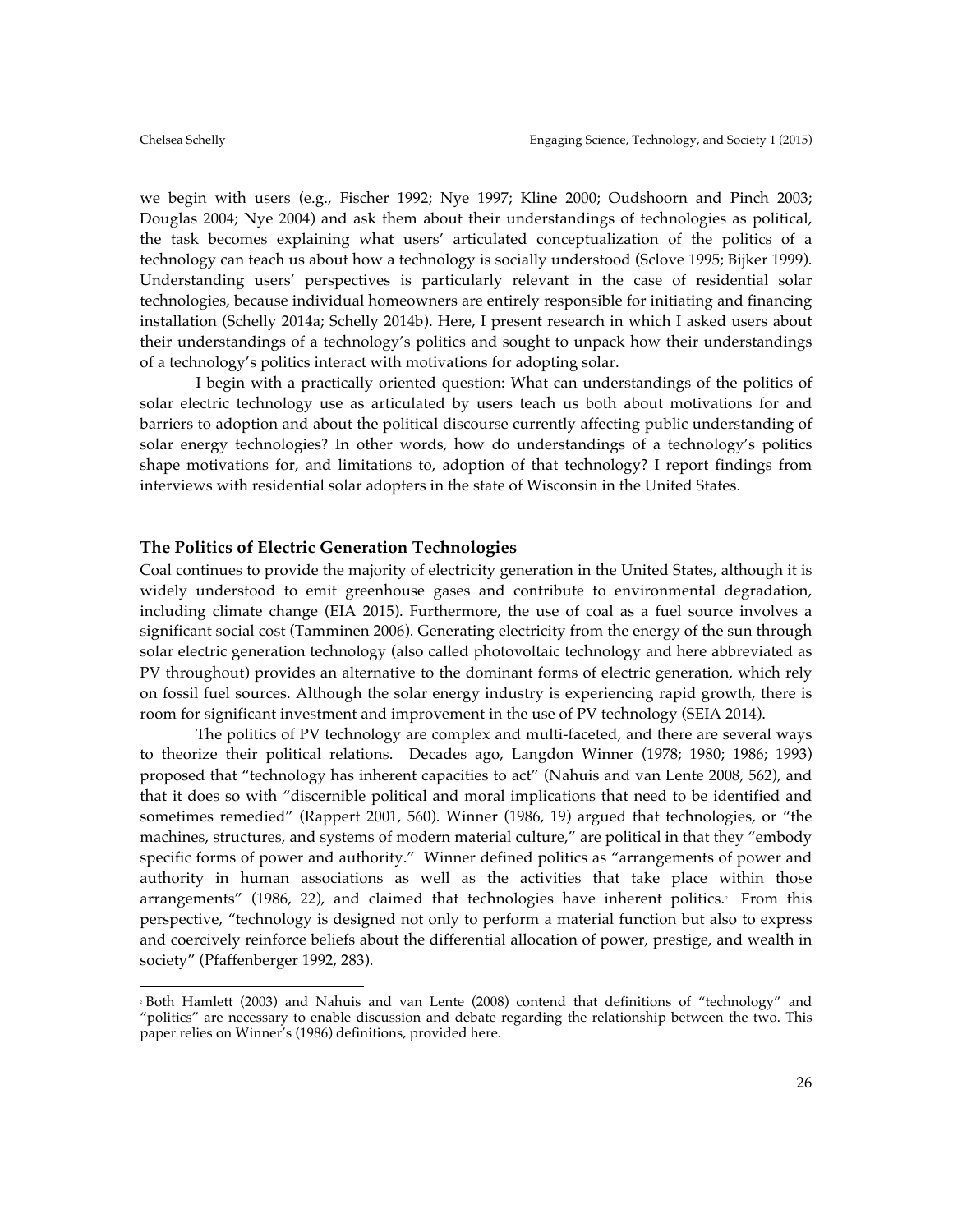Writing in the wake of a line of technological critics such as Lewis Mumford (1934; 1964), Ivan Illich (1973), and Amory Lovins (1976; 1977), Winner also addressed solar energy technologies, writing that they are:

…more compatible with a democratic, egalitarian society than energy systems based on coal, oil, and nuclear power… solar energy is decentralizing in both a technical and political sense… [and] accommodates the attempts of individuals and local communities to manage their affairs effectively because they are dealing with systems that are more accessible, comprehensible, and controllable than huge centralized sources… solar energy is desirable not only for its economic and environmental benefits, but also for the salutary institutions it is likely to permit in other areas of public life (Winner 1980, 130).

For him, solar energy presented "an opportunity to extend responsibility and control to a greater number of people, an opportunity to create diversity rather than uniformity in our sociotechnical constitution" (1986, 57; see also Sclove 1995).

In this sense, residential PV systems are what Amory Lovins called a "soft path technology": "The soft path relies mainly on small, standard, easy-to-make components and on technical resources dispersed in many organizations of diverse sizes and habits; thus everyone can get into the act, unimpeded by centralized bureaucracies" (1976, 87). PV technology is thus an instance in which critical theorists of technology ascribed inherent political properties to technical systems by (see Winner 1980; Winner 1986; Lovins 1976; Lovins 1977).

Other scholars offer a different perspective on the politics of technologies (Bijker, Hughes and Pinch 1987; Joerges 1994; Latour 1987; 1991; Pinch and Bijker, 1984; Woolgar and Cooper, 1999). For these scholars, technologies do not have intrinsic political features. Rather, the "political implications [that] may attend a particular artifact exist only as part of the interpretation of the artifact held by one or another relevant social group" (Hamlett 2003, 113). In other words, politics are not inherent in technologies, but rather achieve their politics through the political meanings that are assigned to them through interaction and processes of contestation. For many scholars in science and technology studies, technologies are imbued with politics through the social construction of the meanings assigned to them and, rather than being inherent to a technology's materiality itself, a technology's politics are constructed through interaction with other social structures, networks, and constructions (Joerges 1994; Woolgar and Cooper 1999; Rappert 2001; Latour 2005). For some (see Grint and Woolgar 1993; Grint and Woolgar 1997), "the capacities of technologies, the practices of using them, and their consequences, are all treated as contingent" (Rappert 2001, 560).

Here, I present research in which I ask users about how they understand the politics of residential solar electric technology. Claude Fischer (1992) highlighted the importance of considering how users themselves interpret and modify technologies and technological practice, and more recent scholarship (see Oudshoorn and Pinch 2003) revitalized interest in the user as an active agent in the uses and meanings that technologies develop. In this study, I explicitly consider how adopters of residential PV—individuals who have sought out and chosen to invest in solar energy technology for use in the home—understand and articulate the politics of PV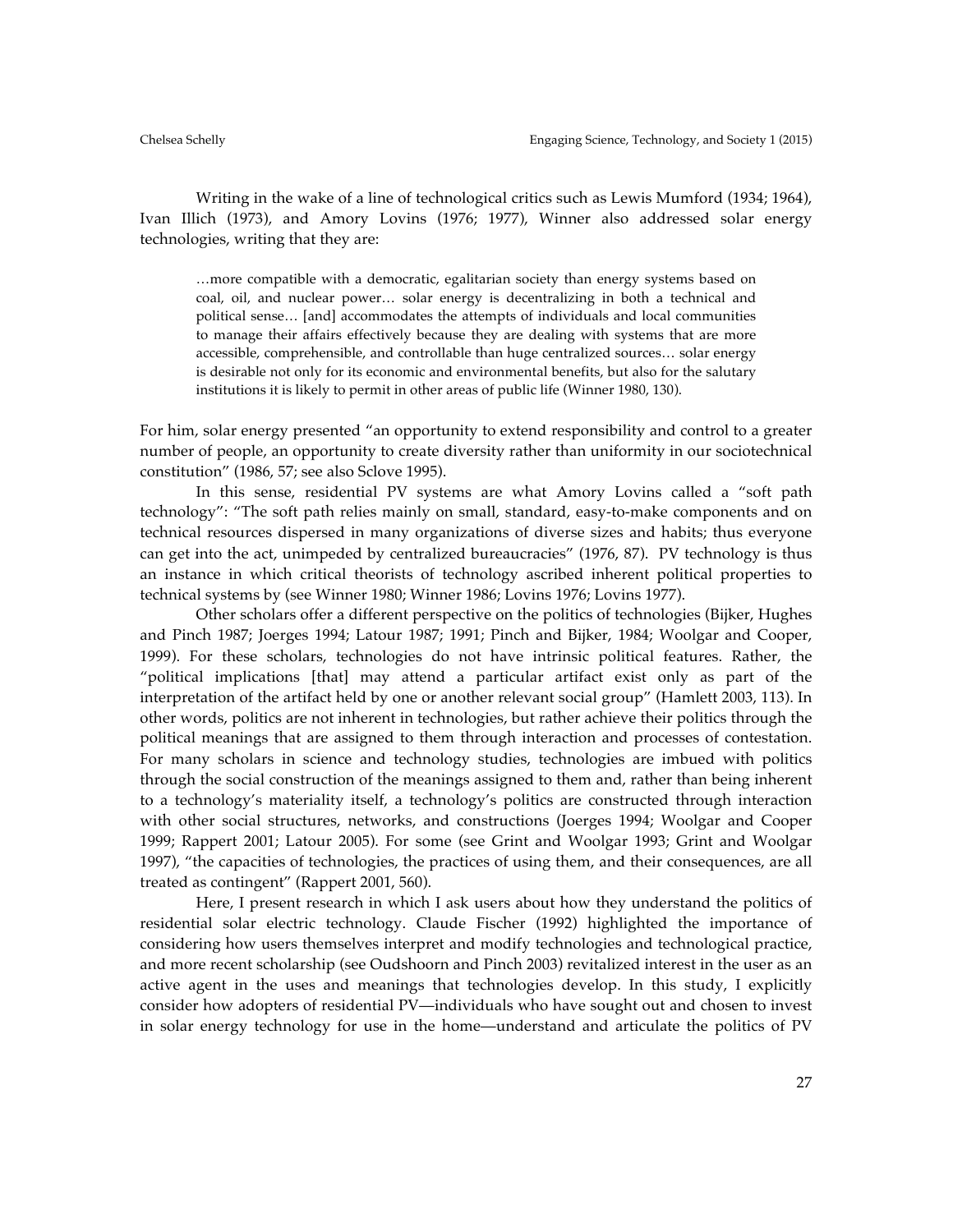technology and how that understanding of the technology's politics shapes conceptions of both motivations for and barriers to adoption. I heed the call of Vanderheiden (2011) to examine the behavioral aspects of energy politics, including "the norms and attitudes that frustrate efforts to induce consumers to voluntarily switch to more sustainable energy sources" (610). After all, "political rather than technical or technological challenges now pose the most difficult problems in the pursuit of a sustainable future" and "only through a more thorough understanding and appreciation of the nature of these issues can a viable way forward be identified" (Vanderheiden 2011, 609).

## **The case: Residential Solar Technology Adoption**

Between April and November of 2011, I interviewed forty-eight individuals in thirty-six households across the state of Wisconsin about their decision to install residential PV technology. All but one of these homeowners had grid-tied solar electric systems, meaning that they are still connected to the local electric utility company's lines; thus, only one of these homes was off the grid at the time of the study, although a few had combination or multiple systems with both gridtied systems and off-grid battery backup. Wisconsin was selected as part of a study in which it was compared to Colorado, because while the two states are politically, demographically, economically similar, they have very different policies incentivizing residential PV adoption see Schelly 2014a; Schelly 2014b; Schelly 2014c). Here, I report on only the Wisconsin results, because these participants were asked directly about the politics of residential PV technology.

Most (75%) participants in this study were recruited through mail contact using a list of addresses of people who had participated in past solar home tours. Mail contact provided a very high (approximately 80%) response rate, and snowball recruitment (asking interviewees to identify other solar homeowners to contact) provided more potential participants than could be interviewed. Twenty-eight of the households were in urban locations while twenty were in rural settings. Income level and education varied considerably. Many of the people interviewed are retired; the average age of the participants at the time of the interviews was sixty years old. The vast majority of the interviews occurred in people's homes. Sampling aimed to maximize geographic variation, given the limited possibility of creating a fully random sample.<sup>5</sup>

Homeowners were asked to participate in an interview about their motivations to adopt PV technology and their experiences with adoption and use. These interviews were semi-

 

<sup>3</sup> The sample included 33 men and 15 women.

<sup>4</sup> Among the forty-eight respondents: 12.5% earn between \$20,000 and \$50,000 per year; 17% earn between \$50,000 and \$75,000; 21% earn between \$75,000 and \$100,000; 23% earn between \$100,000 and \$150,000; and  $8\%$  earning more than \$150,000 annually; 18.5% provided no answer. Education level ranges from an  $8<sup>*</sup>$ grade education to a double PhD/MD, although many respondents  $(49%)$  were highly educated, having degrees beyond a Bachelor's.

It would be extremely difficult to create a representative sample of solar technology adopters. Installation companies are understandably reluctant to share their client lists. Municipalities have records of those who have permitted solar electric systems, but these records exclude off-grid solar users and others who do not need permits (such as those who installed before current permitting processes were established).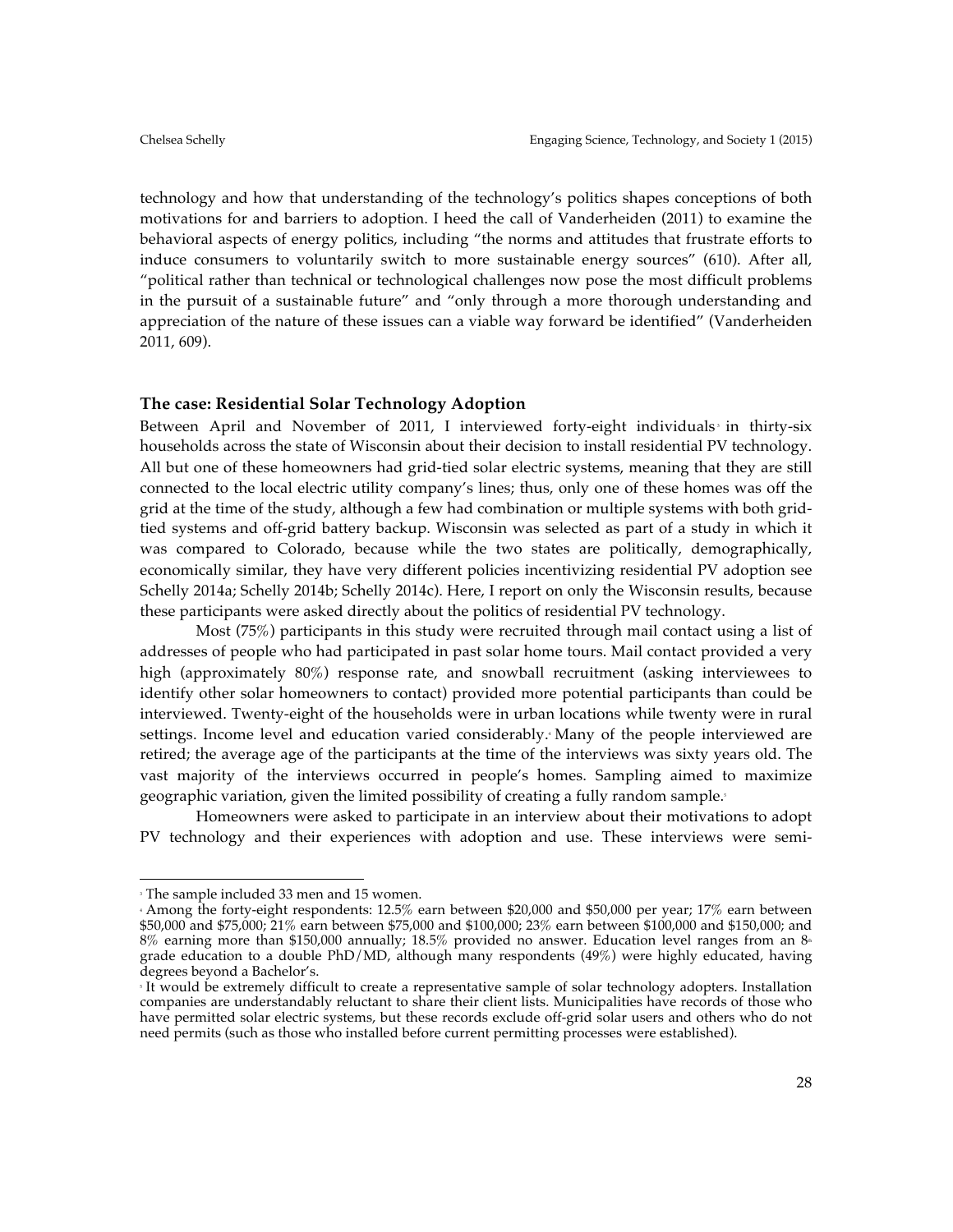structured conversations lasting between one and three hours. During the conversation, each individual was asked about the politics of PV technology. Homeowners did not know they would be asked about the politics of solar technology and I did not provide them a definition of "political," leaving interpretation up to the user and allowing for spontaneous, unstudied responses.

Each interview was recorded and later transcribed for analysis, which involved coding transcripts based on a grounded theory approach (Strauss and Corbin 1997; Charmaz 2014), with attentiveness to how adopters described the politics of residential solar electric technology. Coding involved an iterative process, comparing data to conceptually driven categorizations regarding user understandings of technology as political and identifying and refining the categorizations presented below as themes emerged from the transcripts. The initial curiosity informing this research project related to the extent to which motivations for adoption could be categorized as environmental or economic. Coding the data to examine how users' understand the politics of residential PV resulted in my creation of new analytical categories and yielded new conceptualizations of the relationship between users' understandings of the politics of solar energy and their motivations for and perception of barriers to adoption.

#### **Findings: The Politics of Solar Energy Technology**

My presentation and discussion of findings is organized by the most common responses provided by adopters. The most common response among homeowners identified PV technology as political because of its relationship with environmentalism, which was perceived as a primary barrier to widespread adoption. Homeowners also described how residential PV technology has the potential to affect "politics-as-usual" and described this as a motivation for adoption. A smaller number of adopters discussed solar electric technology as inherently political based on the dynamics of what they identified as decentralization and redistribution. For some participants, their understanding of the politics of PV technology—as they relate to the US, politics of environmentalism, what they called "politics-as-usual," the politics of decentralization, and the politics of redistribution—were part of their motivation to install a residential solar energy system. Others were not directly motivated by political understandings, but saw the politics of PV as a potential barrier to more widespread adoption. These adopters demonstrate how understandings of this technology's politics matter for both limiting and promoting a shift to a new energy economy.

### *Solar technology and the politics of environmentalism*

The most common response among these Wisconsin homeowners connected the politics of PV to the politics of environmentalism in the US These adopters said that PV technology is an environmentally beneficial energy source, and because environmentalism is so highly politicized, PV technology is also wrapped up in contentious politics. As Sandy, who lives in rural Wisconsin with his wife and three homeschooled children, told me, "There are a lot of conservative people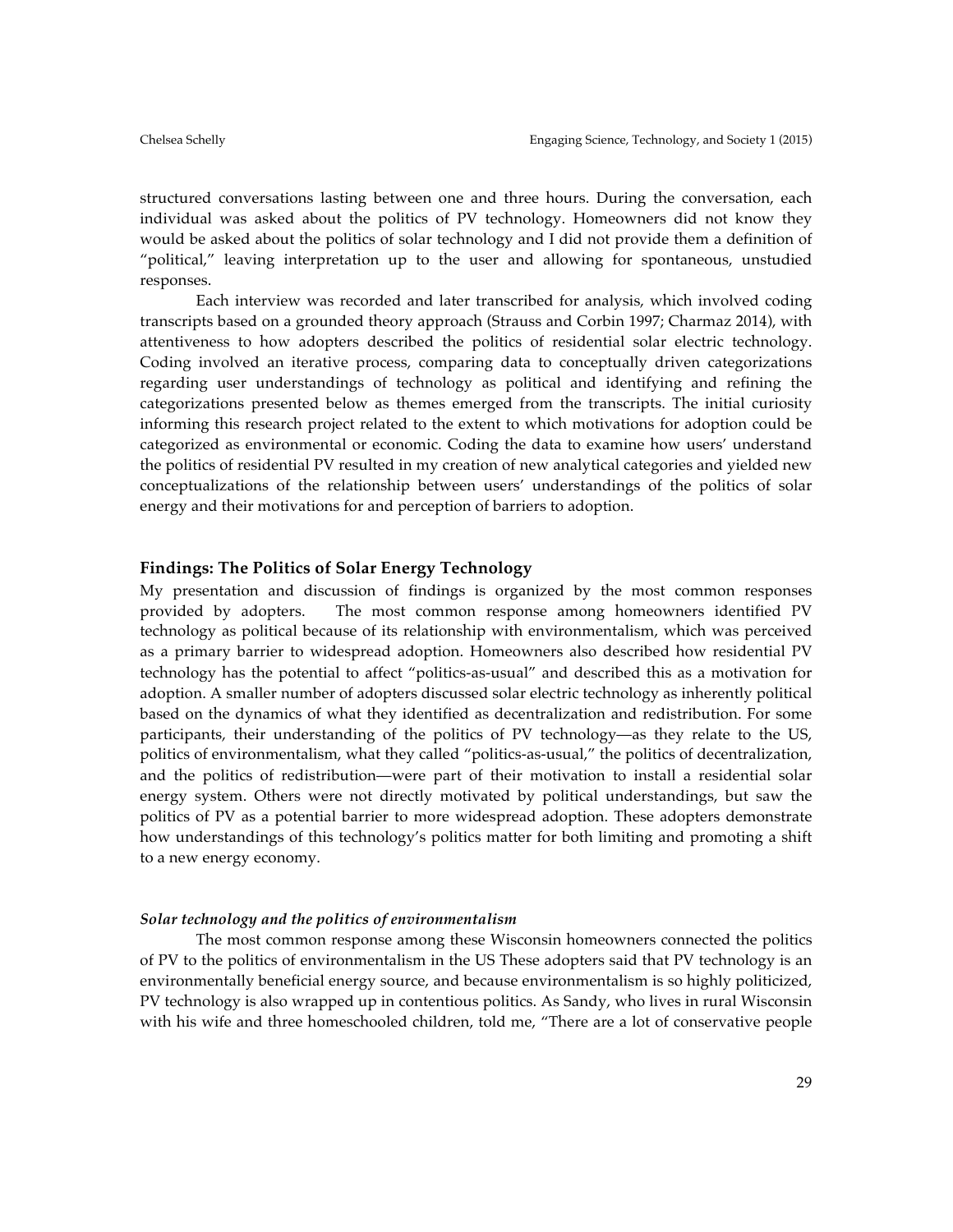who don't equate themselves with environmental stuff so they don't equate themselves with solar panels. There's all this stuff that is so politicized."

Some connected PV technology and the politics of environmentalism implicitly when discussing their own motivation for adoption. As Jim told me, "Anything can be political, or it can be made political. I don't think it should be, if you care about the environment." Maria and Matthew live in rural northern Wisconsin. She said that she was motivated to install for reasons related to environmental concern; when asked if there was anything political about PV, she said, "Well I guess if it's an environmental statement then it's got to be a political statement because the environment is so political."

Others discussed how the politicization of environmental issues results in a negative framing for PV technology, given the current American political scene. Mary is retired, and she installed her PV system over ten years ago; she was the only study participant to install at a time when there were absolutely no rebates available at the federal, state, or local level to incentivize installation. Mary was motivated to install PV at home because, she said, "Money doesn't mean that much to me, and I wanted to say thank you to mother earth for this wonderful ride she's giving me." She recognized that PV technologies are political because "so many politicians don't believe global warming is happening… people want, want, want and politicians try to please, please, please." Peter, a retired medical school professor, said, "The country as a whole is remarkably divided into those who believe in science and those who don't, strong partisanship, and it's a shame because environmentalism has become politicized." When I asked Don and Kathy if there's anything political about PV technology, Kathy said, "Well, sure, in that it seems like conservatives don't embrace sustainability."

Susan is an architect and her husband Tom is a retired engineer; they built their dream retirement home—a modern style LEED-certified home in Madison—with solar electric technology included in the initial design and construction. While sitting in their large living room full of sharp angles and bright colors, Tom told me, "I really think there's a sort of division in this country where it's political. And that's a really negative thing, it's like global warming has now gotten to be about something that you're either right or you're wrong." Susan added, "And if you have PV panels you must be hippies, new age hippies." To this, Tom said, "and I think that's a problem in the US"

Ray installed his PV system on his suburban home in 2008; he is a retired General Motors employee and the proud owner of a Chevy Volt, an electric vehicle. He told me,

It's just like, why does it have to be political? Whatever it is, global warming, whatever it so, somebody takes a political side, and whatever it is, it's nonsense. I've never been involved in politics, but this country's gotten so whack and it matters, it matters so much…

Many Wisconsin homeowners recognized that PV technology is associated with environmentalism, making the technology political because of its relationship to the political context that surrounds it. One participant said, "Would the George Bush conservative put a solar panel on his roof as a statement about gas and oil, probably not"—another way of recognizing, as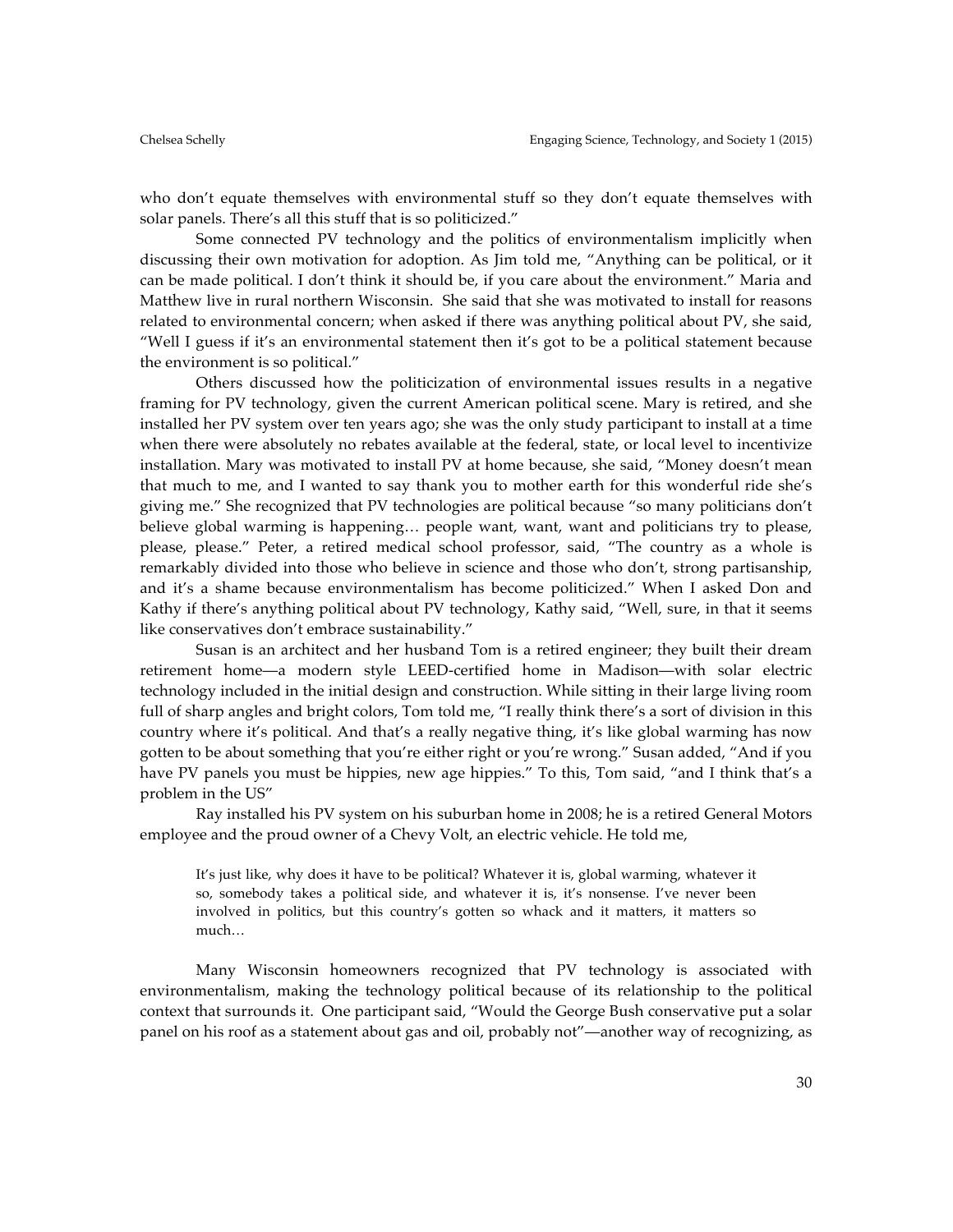Susan and Tom did, that PV technology is implicated in national political divisions regarding environmental issues. Homeowners talked about this as a major barrier to more widespread adoption of residential PV in the US; because environmentalism is such a divisive political issue and solar energy technologies are associated with environmental behaviors, many potential adopters ignore the other benefits of residential PV or even actively oppose renewable energy adoption.

For some homeowners, this understanding of PV's politics shaped their motivation to adopt, because they saw themselves as community leaders who could demonstrate the technology's feasibility to their neighbors and communities. Seth lives in a suburban neighborhood in Madison, WI, has a master's degree in an energy-related field from the local state university, and works in energy efficiency; he installed his solar electric system as soon as the federal tax credit increased from ten percent to thirty percent (beginning in 2009). Seth told me,

I think it would be naïve of me not to say it [PV technology] has a political implication…. for people who are politically aware or politically minded, it would be hard to say it's not political…. [but] I don't think the earth is flat. I don't see that as controversy…. I'm not intentionally making a statement. Although I do hope it increases peoples' awareness by seeing them and having them on the roof, if they drive by my house or walk by… hopefully it makes people more aware of energy policy perhaps.

Joann, a professor in Madison, similarly said,

It's a statement that I care about the earth and that I care about reducing my carbon footprint. But I also think it's a statement that it's possible. We are going to have to use different kinds of energy resources than we've been using and the more we demonstrate that it's possible the more we reduce the barriers to getting there.

John, a professor in Madison, told me, "It's very much a political statement. This is something that's good and people should do it…" A couple living in Madison who installed their PV system four years prior to our interview disagreed about the extent to which their installation was motivated by a desire to make a political statement. He said it was not: "I don't think it's political, I think it's practical. The planet is going to run out of resources; that's not hard to figure out." She, however, said,

Yes, we did [think of it as a political statement], because we said if people like us don't do this, who will?.... It was kind of like, somebody has to start this, and then maybe some other people will follow along.… Make this statement and let people see that it really works…. Just be able to demonstrate this without positioning ourselves as heroes or anything because we're not; we're just ordinary people, we still have computers, we still have a TV, we aren't living in a cave and washing our clothes on rocks, but this is a more responsible way to get the energy we admit we want.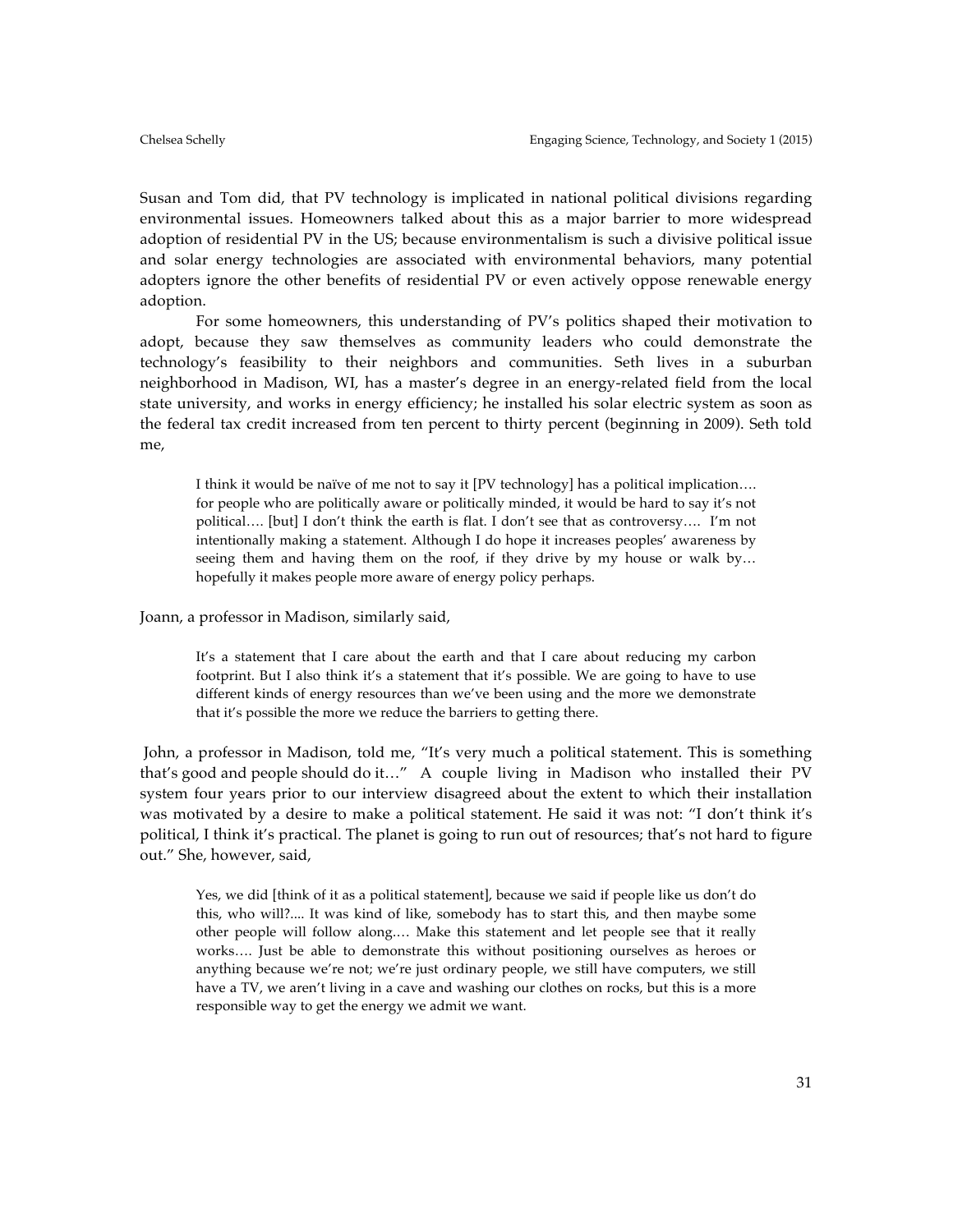In addition to the positive relationship between discussing PV as political because of its relationship to divisive environmental politics and being motivated to adopt by a desire to demonstrate community leadership or set an example for others, a third correlated participant attribute is interesting to consider: living in what is considered by many to be the liberal urban area of Madison, Wisconsin. Peter, a retired professor of medicine, said, "I guess I should just say I love living in Madison. I don't think I could tolerate living in certain parts of the country." All five participants quoted directly above, who noted the importance of community leadership in adopting residential PV to demonstrate it's potential, live in Madison. A total of eighteen study participants live in Madison; and several study participants explicitly brought up living in Madison to explain their adoption of residential PV.

James, a law professor, explicitly referred to the unique geography of Madison in explaining his motivation to adopt saying that installing residential PV

was politically appealing to us. We're Isthmus people, we're concerned about global warming, we're concerned about the consumption of natural resources…. I think it says that we should take reasonable steps as individuals to reduce our carbon footprint or whatever you want to call it.... My politics is partially about being what could be called green, being environmentally conscious and responsible.

Many participants, even those not living in Madison, talked about PV technology as implicated in the contested politics of environmentalism in the US, and identified that political construction as a barrier to more widespread adoption of PV technology. As described above, this understanding of PV's politics influenced the motivation to adopt for some participants, because they saw themselves as demonstrating to their neighbors and communities that residential PV is not a radical environmental choice but a sound economic decision and a technology that works. Matthew, living in rural northern Wisconsin, said, "I don't like to preach to people, but I just like to say 'hey this is what I've got and the meter runs backwards'…. People come out to see them." Yet many of the participants living in the politically liberal community of Madison recognized their position on environmental issues and the politics of solar as situated within a geographical and socio-political context. Some participants from Madison recognized that their community was uniquely suited to support environmentally responsible technologies. A young stay-at-home mother in Madison told me,

Economic motivations were there, but environmental motivations were more important. We are sort of progressive left wing sorts. We believe in climate change. We believe that environmental issues are important…. In Madison, we feel more at home because it's a pretty progressive city and most of our friends do think about the environment…. Living in Madison, I sometimes forget, but if you go other places and you see an SUV, something like that, its something we'd never think of getting…. And I think because Madison is pretty progressive anyone who's ever noticed them has had a positive reaction.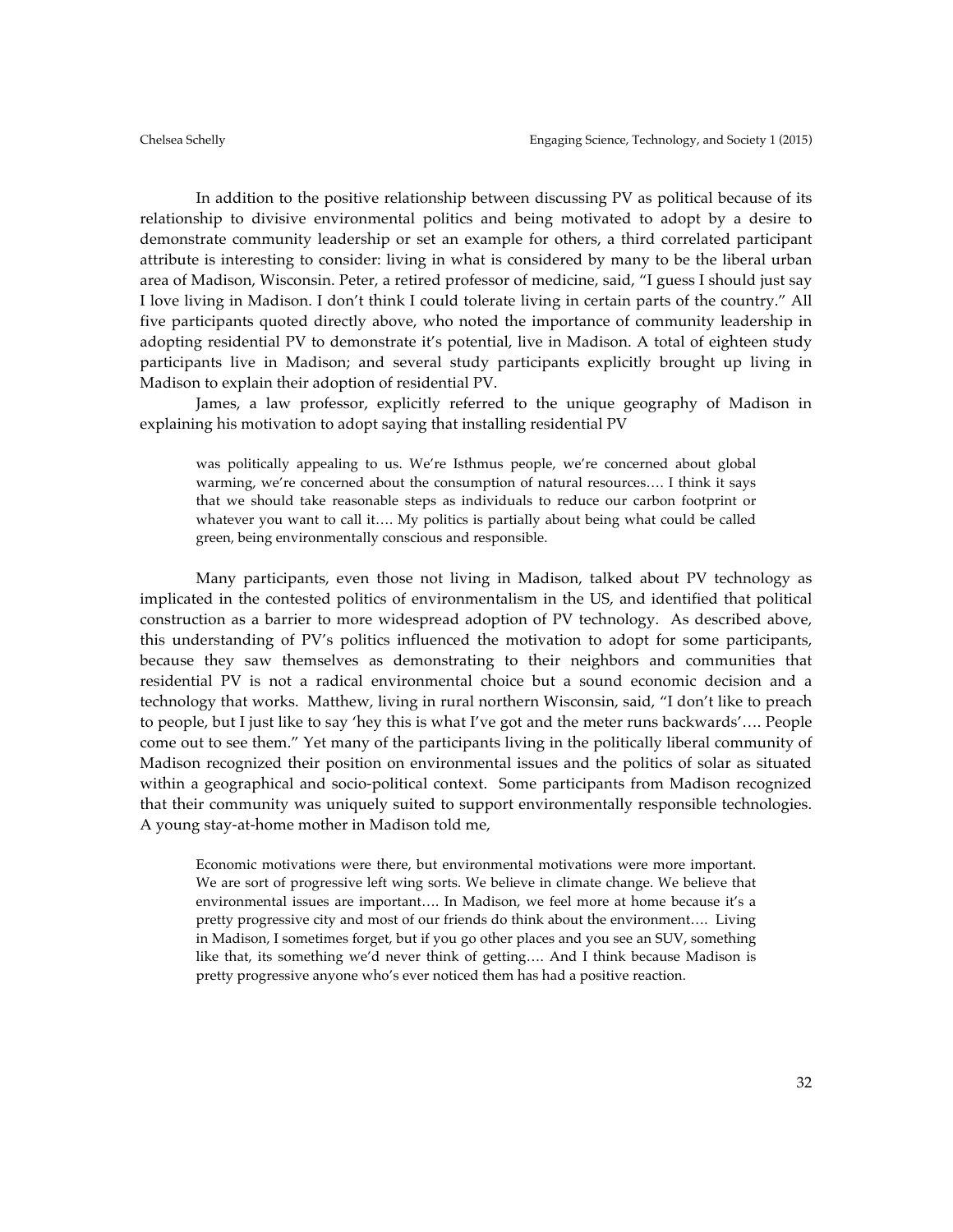#### *Solar technology and "politics-as-usual"*

In addition to seeing PV technology as wrapped up in a political context because environmental issues are highly politicized, a smaller group of users talked about how PV challenges national "politics-as-usual"—a construction that seemed to be related to energy subsidies, influential fossil fuel lobbying, corporate favoritism, and the influence of economic power on energy policy, technology use and development. John, a professor, put it this way:

There's lots of non-renewable energy that we just use because it's cheap and the government subsidizes all the crap…. The fact is the government should be subsidizing the solar industries…. Instead we waste our money on all sorts of other crap….. Where does all our tax money go? Boon doggles, what else did they waste their money on?... We'd be much better off if we had mass transit, like Europe, an excellent transportation system. People wouldn't be driving their own little cars, and I think we'd be happier. We wouldn't be giving as much promise to these big oil companies, and big oil companies are owned by even bigger companies.

Many, like John, talked about the politics of fossil fuel energy subsidies and how massive government subsidies for gas, oil, and other energy sources in relation to the few subsidies available for PV demonstrate how technologies are political. Several participants used the phrase "politics-as-usual" to describe the economic subsidies and tax breaks offered to the fossil fuel industry, the influence of economic power, advertising, and lobbying on policy and technology development, and the general sense of buying political influence in order to pursue nonsustainable technology use for massive corporate profits. These were elements of the American political system that they found frustrating and felt were challenged by residential PV technology adoption. Ramona, who lives in Milwaukee, said,

I don't know if you've seen coalmines or not, but it's a lot of risk, for what? For profit. There are other options. I think it takes a brain to know that PV is a good idea, and I think a lot of [politicians] checked it at the door. I don't know if you could convince them. There again, it would be the money has to talk. When you look at it, that's what drives the world, is the money… sad, but true.

Jane, who lives in rural Wisconsin, told me,

It's political only because we really don't have a government that supports energy… there really is no real energy movement. If we can't even take the subsidies away from the oil companies [respondent's speech trailed off]…

Mark and Jane built a home in rural Wisconsin twenty years ago and installed a small PV system seven years ago. Jane told me, "There are too many subsidies, I mean the gas industry is still subsidized. The Iraq War is a subsidy for the oil industry. And solar panels aren't being subsidized the way oil and gas are." Similarly, Rachel told me, "We know it [solar electric technology] is good for the earth, in the long run. And sometimes economics don't support that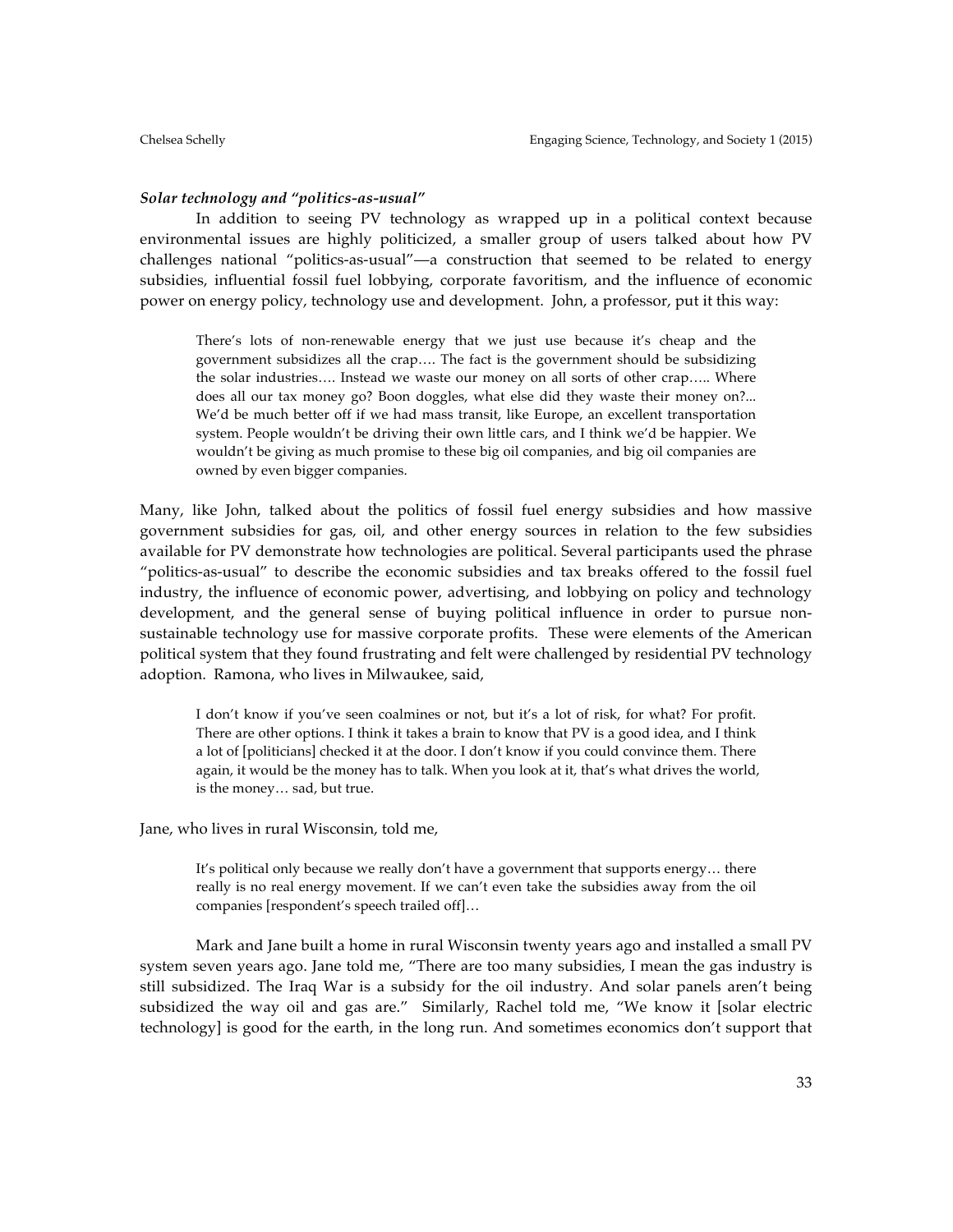because oil is subsidized and roads are subsidized, so it may not look cheaper on paper even if it is good for the earth."

Matthew is retired from the state's Department of Natural Resources and living in rural northern Wisconsin. He told me that PV technology is

a statement about the future. Instead of just keep doing things the way it's always been done, or keep doing things because the big coal companies are funding your campaign…. Instead of investing in new coal fired power plants, if they took that money and helped people put panels on their homes, I think we'd be better off that way. So I think somehow you've got to get utility companies, or force utility companies to do things like that, rather than meet new demands for electricity by building new plants, is to do something to generate electricity in a different way.

When I asked Richard and Shirley, an older couple in Milwaukee, if there's anything political about PV technology, Richard said, "Oh yeah, there's a faction out there that will kill it at all costs, because a lot of people have bet a lot of money on drilling for oil and mining for coal."

When I spoke with Margaret and Gerald, a retired couple living in Madison, they made sure to tell me that investing in residential PV is just one way that they show their support for political and social causes they care about with their money; they also invest with intention and have no investment money in oil or military stocks. Margaret said,

One of the things that I thought we ought to be sure to mention is the whole idea of peak oil, and have we hit it or not. We watch a TV program on Friday night sponsored by Boeing, and there's an oil company too. And to hear those ads, well of course we can use the shale oil, we know how to use it now and so let's use it…. If you watch the commercials put on by people who have money to buy ads, you don't want to do anything that will cost you money, because everything's fine.

Kevin, a retired General Motors employee, recognized the politics of energy technologies through their inherent relationship to money in American politics-as-usual. He told me,

A lot of people see them and think they're really cool, helps the environment, and the catchphrases of dependency on foreign oil and all that kind of stuff. But I think they're just catchphrases. Dependency on foreign oil is all money. There's too many people making too much money shipping it across the pond. That's just the way it is.

David, a climate scientist and professor at the University of Wisconsin-Madison, said,

It's frustrating how the efficiencies, how just like tiny advances. I'm not aware of any major leaps in that technology, which is frustrating because it's also still expensive. Now where I think there's a reason for that, which is subsidies, and why the hell are we paying subsidies for coal and oil and hardly paying subsidies for renewables and of course they're expensive, because there's not much subsidy. That's just ridiculous and I've been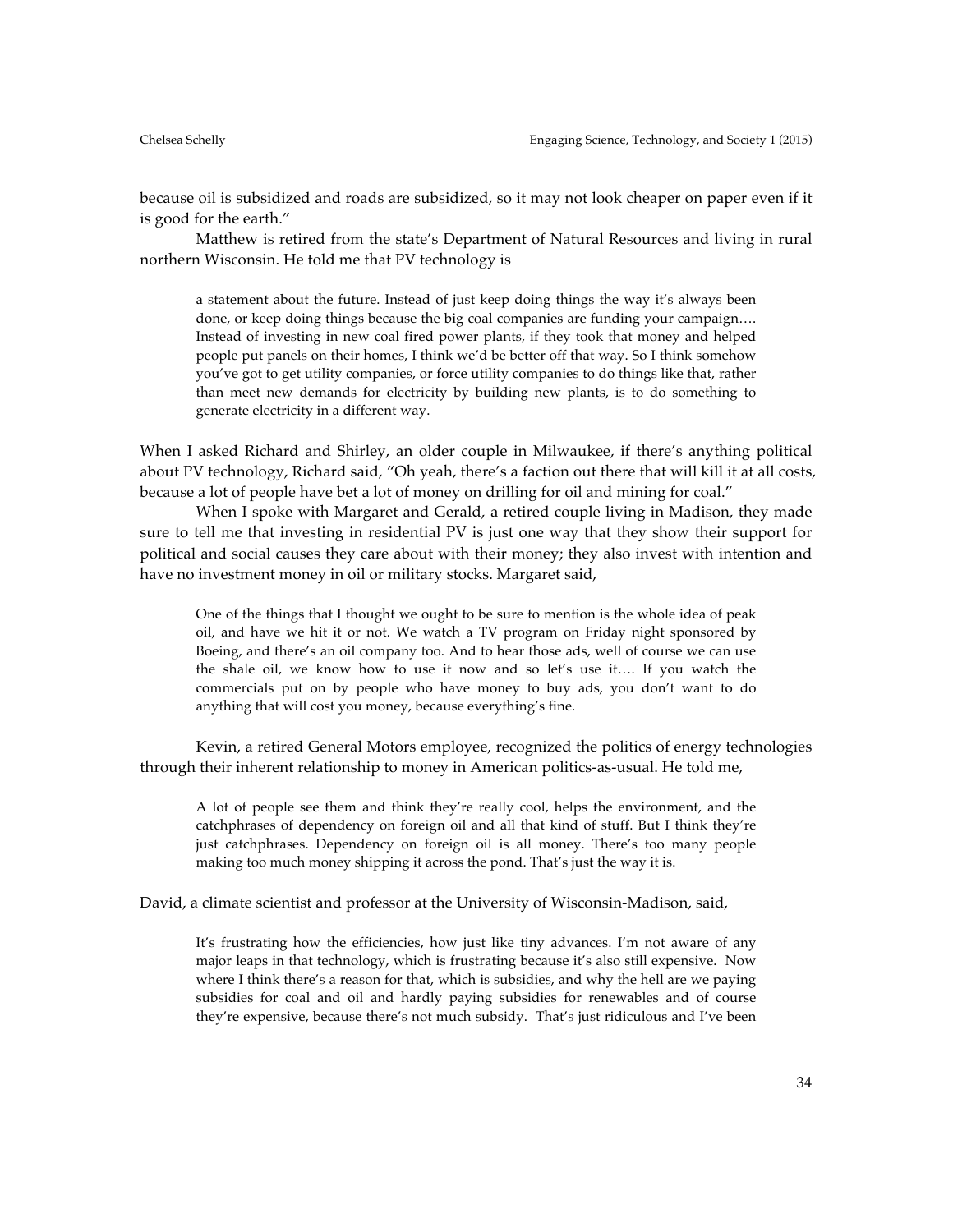extremely frustrated…. There's so much friggin resistance. The politics, the gridlock, that's just been very frustrating.

Bill, who works for a public television station, similarly told me,

I'm a very big fan of using appropriate technology to replace entrenched technology. The problem is people want to look at this from an economic standpoint, but… the people who are in charge now are very financially tied in to all kinds of fossil fuel based power, coal and oil. To a very large extent, we can replace that, if we have the will…. [to] do what it takes to make our way of living better without… handicapping new technologies just because you and your friends have entrenched financial interests to stop progress. And that's a very hard nut to crack, especially in political times like this.

Others said that the subsidies that have been offered for solar energy development are themselves political. A few said that these subsidies are politically motivated to actually hinder the development of alternative technologies. Tom is a retired professor living in rural Wisconsin. He told me, "The government hasn't helped with all these piecemeal incentives that are all politically driven, here today and gone tomorrow. And they've already screwed it up, that's exactly what happened." Tom explained the history of federal solar subsidies, from his perspective, claiming that many companies jumped on board to install solar hot water systems in response to the Jimmy Carter-era subsidies, but many of the businesses failed when the subsidies went away. Then people had systems that required maintenance, but there were no experts left to assist them. The systems began to fail, and solar energy technologies got a bad reputation. Tom saw this as an intentionally political act, and thinks the current subsidies available for solar electric technology—a thirty percent federal tax credit—may, in the long run, have the same negative effect.

For some of the users of residential PV technology I interviewed, PV technology is politically implicated because it challenges the "politics-as-usual" associated with fossil fuel subsidies, influential and powerful lobbies, and corporate favoritism. Many of these homeowners talked about changes in government spending to support renewable energies as rational, reasonable choices for America's energy and political future. Describing PV as a rational choice based on a combination of economic, environmental, and political motivators was the most common way respondents described their individual motivations for adoption. Jeff, who lives in Milwaukee, has a PhD in engineering mechanics, and installed his PV system in 2008, aptly summarizes a perspective shared by many participants:

I think I've got a pretty sound, logical approach to things, and when I see these wacky debates going on in Congress… it's like you've got to be kidding me. On every front, this [PV] makes sense…. It just drives me absolutely crazy…. It [PV] definitely is kind of a quirky environmental statement… but it's a political statement too, again, that we value the proper thoughts about energy usage and paying for energy and it very much is that. Again, getting into the whole political realm of things, when you hear people say "drill baby drill" and "dig baby dig," people don't understand that every pound of CO-2 you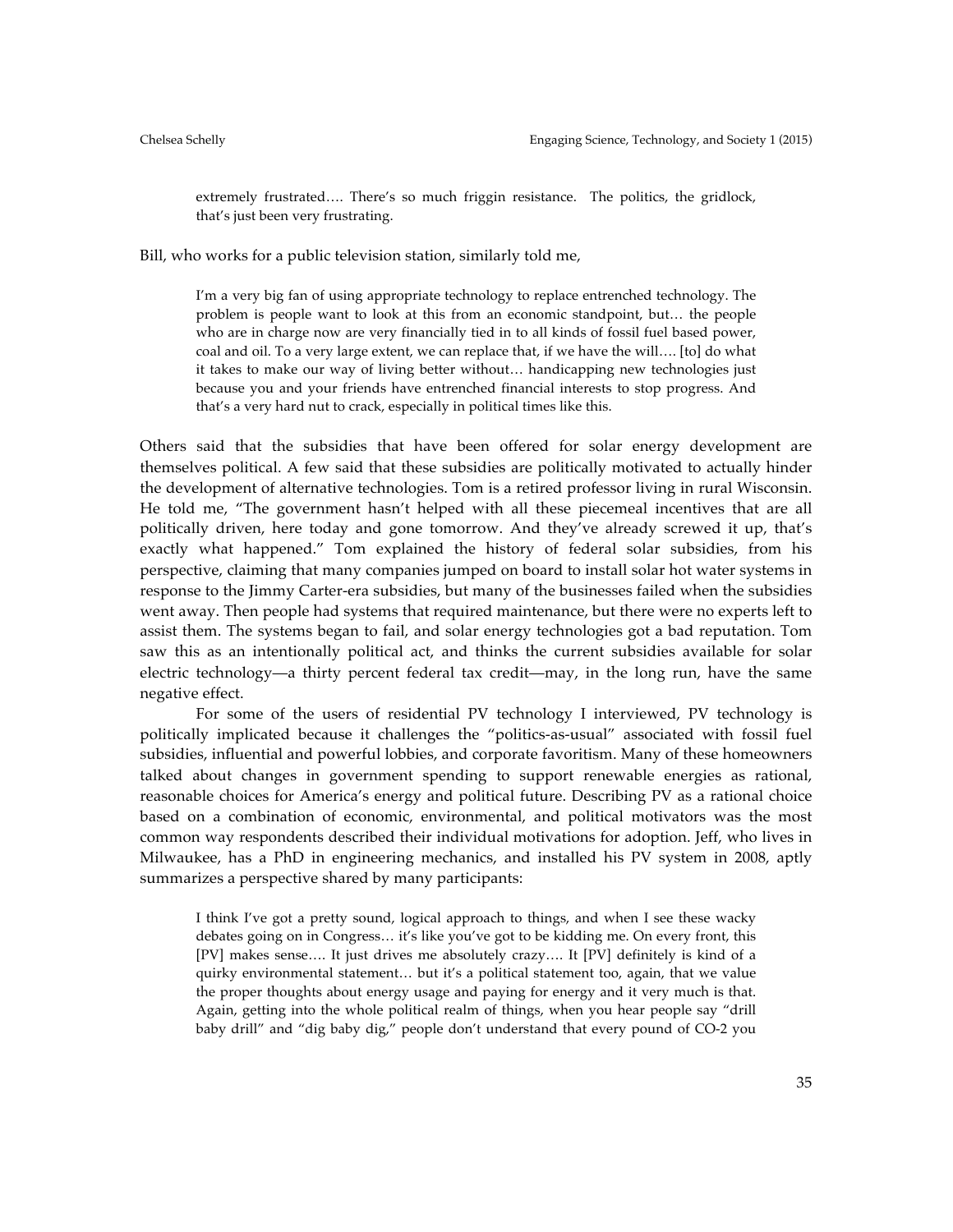get out of the ground, you're going to put that into the atmosphere, it's a one to one relationship, it's just chemistry, so those trains with coal, you're basically finding a way to put that all up in the atmosphere. It doesn't go anywhere else, it all goes up into the atmosphere, and I don't know how people can't make that connection that digging more fossil fuels is not a good thing. I don't care where they come from, it's just not a good thing, because it's all going to go up in the atmosphere. And I would love a politician to come out and say that basic chemistry, it's basic chemistry, it's just pounds of CO-2 in the ground, pounds of CO-2 in the air, it's that simple. But for some reason we can't talk about these things.

#### *Solar technology's politics of decentralization*

Some participants recognized the capacity of residential PV to decentralize energy production, but said that they were happy to continue being connected to the larger utility grid. Joann, a professor in Madison, said, "I'm not looking for decentralization. I'm happy to be attached to the grid and to use the grid as my battery." Others, however, talked about how disappointed they were to learn that, because they were still connected to the larger utility grid, they would not be able to use their solar system in the case of a utility outage; several homeowners talked about how localized energy independence had been a motivating factor for adoption even though it did not actually come to fruition. Still others talked about decentralization and energy independence as more than a technical issue, pointing to the political consequences inherent in a decentralized energy supply. Neal has several solar systems at home; he installed a solar hot water system in 2001, his first PV system in 2003 when there were only small local rebates available (not federal rebates), and a second PV system in 2010. He said that using solar energy is "about local resources, because it's sustainable. Because it works against the energy sources that are at least out of state if not out of the country."

Steven installed his own PV system on his rural Wisconsin home using panels he bought on surplus. Because he did not use a certified, professional installer, he was not eligible for some of the local rebates available to adopters. He installed his system as part of his desire to become more independent, decentralizing access to all major systems of provision so that he increasingly meets his own needs and comforts. He told me, "I come from the school of thought that we need to start taking care of ourselves. And from a political standpoint, this is not Republican or Democrat, liberal or conservative."

Homeowners talked about the potential for a new system of energy generation and transmission where decentralized PV systems continue to support the centralized grid structure. Most participants were selling the power they produced back to the centralized grid system as part of a financially lucrative buy-back agreement offered by investor-owned utility companies in the state. For many, this was an ideal future for electricity in America: decentralized production with a shared means of transmission, with improved battery and smart grid technologies, where many small-scale and decentralized energy producers can earn small incomes (rather than "gargantuan corporate profits") through energy production. As Bill said, "The whole idea of decentralization is pretty cool. It's impossible to explain to people, but I mean, why shouldn't we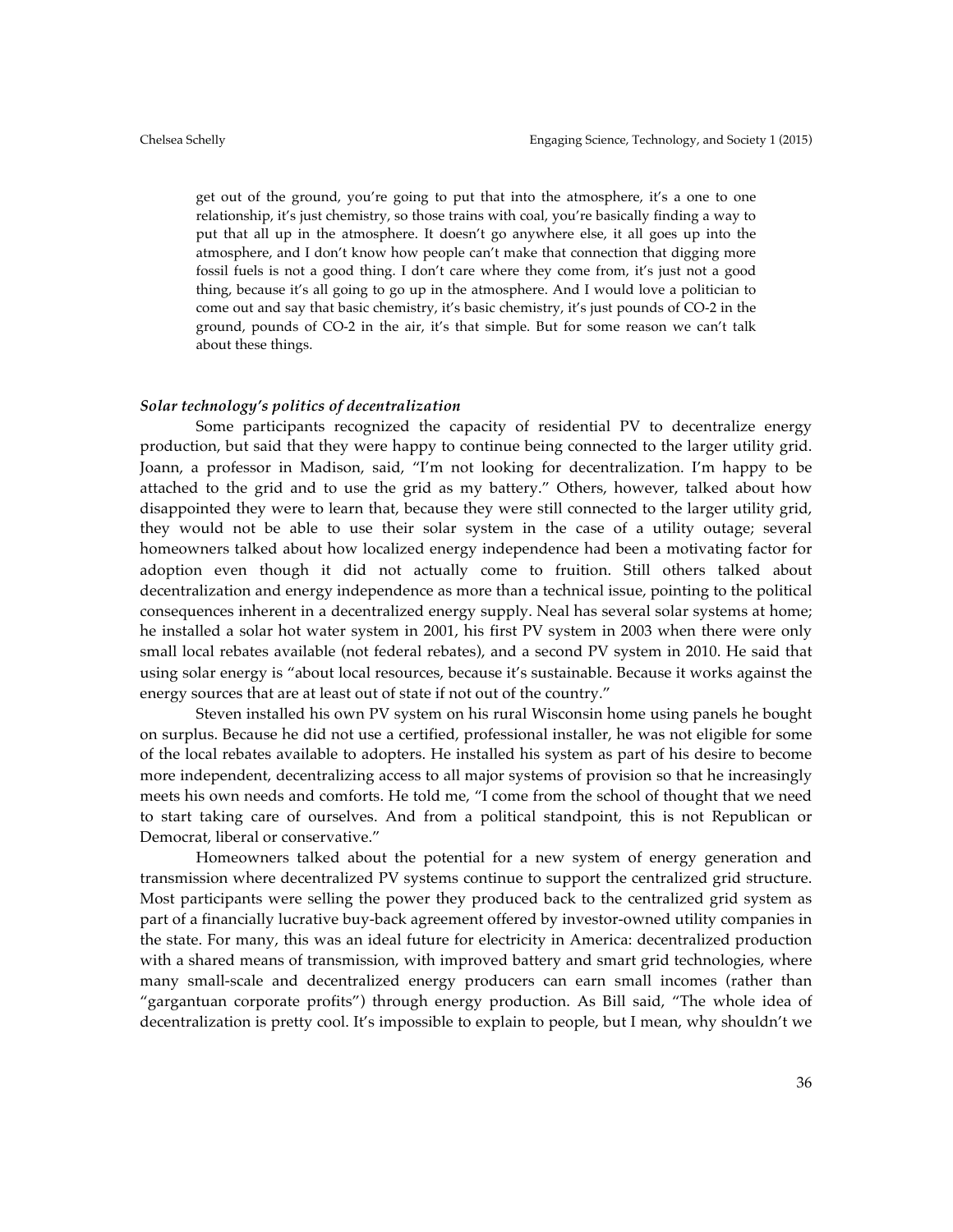all just invest a little bit to put a little bit back into the grid?" Sandy, a young father living in rural Wisconsin, told me,

I think really the future of this is small-scale energy production such that you have a distributed network…. It's just, the whole economies, it's the economy of everything…. I think if the local community can produce and deal with all their needs, that it's a much more healthy way to live for the entire community, than having whatever you need come from someplace else.

Other homeowners were more interested in the potential of decentralized energy systems as a means of moving away from a centralized grid network, and some talked about this as a technological change with social consequences. Joe built his home over thirty years ago, and used an off-grid PV system for decades before adding additional panels and connecting to the local utility grid. He said that he was initially motivated by **"**participating in a system, it's using your money to make a statement…. Well, it's the rejection of the grid. Actions are louder than words." The number of participants that discussed politics related to decentralization as embedded within the very structure of PV technologies was much smaller than those who discussed environmentalism or politics-as-usual. Yet some participants identified PV technology as inherently political because of its potential to contribute to decentralization in energy production, which is innately political. For them, the politics of decentralization are the embedded politics of PV.

Carter is a counselor in Milwaukee who spends much of his free time in the extensive permaculture gardens he has designed around his urban home. Carter and his wife installed a PV system on their home two years ago. Carter told me,

Of course it's a political thing…. Consider this. It has been an interesting relationship with [my utility company], because at first it was a promoted thing, but then it became a threat. Whenever you can see the capacity of individuals to produce those things that corporate entities, particularly entities like utilities who have monopolies, are producing, suddenly it becomes very political…. And of course across the nation you have companies that are using people's roofs to produce power, and then they become their own power units that are all across different people's roofs. So politically it is, and corporately, it is obviously beginning to change. So yes, it's a political statement…. But, the but about that is that politically there's a lot of forces to keep that from happening because most of these large megacorporations want to be the people who make the money.

For Carter, solar technology inherently challenges the current structures of energy generation and distribution, which rely on "large megacorporations" and centralized systems. Similarly, while talking with Dorothy and Gabe, Dorothy said,

I think there's a desire with a technological fix to keep the centralization of the power production, because really ideally you'd have all sorts of people having solar panels and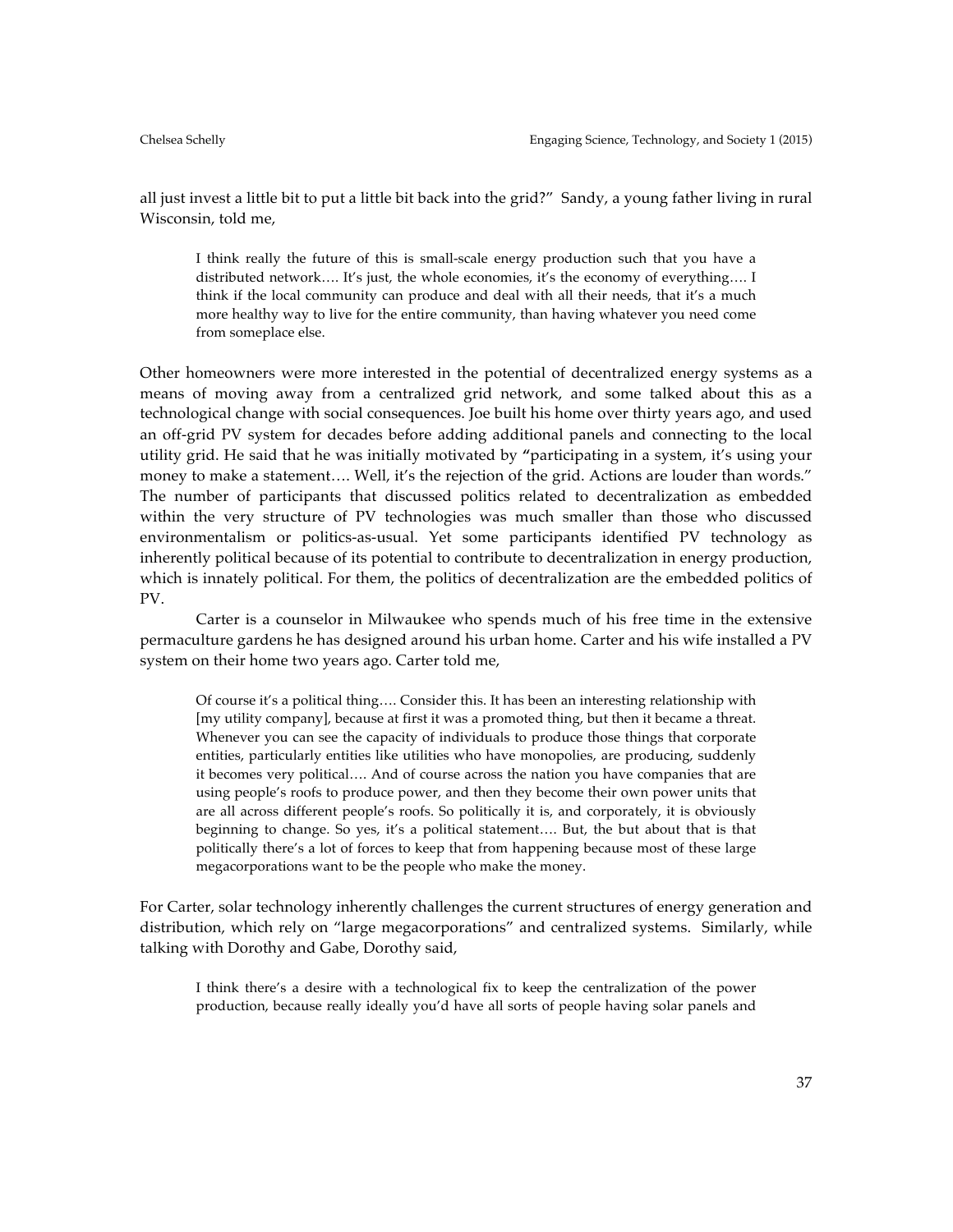being off the grid or whatever, but a lot of companies wouldn't like this because they're making money. So it's a tough thing, politically.

Dorothy also said that in the future, she would like to see "lots of decentralization of power." For some, the politics of decentralization were related to dependency. Maria told me that they installed their PV system and bought a *Prius* to address "the dependency that we have, on gas and the oil that we consume in this country, we really need to start doing something." Maria and her husband Matthew have made technological choices that they say are also political choices, to rely on PV and an electric vehicle, in order to address their own dependency on centralized technical and political systems and pursue a politics of decentralization.

According to some Wisconsin homeowners, residential solar electric technology has an inherent capacity to facilitate a politics of decentralization, decreasing dependency on fossil fuel based energy sources and the "megacorporations" that own and control them. Interestingly, it was older homeowners who most commonly brought up ideas related to the politics of decentralization, some of whom had installed their first solar systems decades ago or who had at some point been entirely off the grid. Some of these homeowners made specific references to figures from the appropriate technology movement of the 1960s and 1970s, writers and thinkers who were explicit in acknowledging this political aspect of solar energy technology.

For example, Tom lives in rural Wisconsin and has a combination PV system that is both grid-tied and has battery backup with the capacity to run without grid power (a technological capability that is no longer allowed by Wisconsin utilities). He said he installed his solar system based on a "pure belief in, we've got to do our part to save the planet, in the simplest terms…. Sounds corny, but… we're all together. This is spaceship earth." This is a reference to Buckminster Fuller's 1969 *Operating Manual for Spaceship Earth,* key reading for advocates of appropriate technology. Similarly, while talking with Dorothy and Gabe, Gabe said, "we're not in tune with the majority right now. We're not in tune with big power. We're not in tune with the Koch Brothers for sure…. I'm a Schumacher guy, small is still beautiful to me." This is a reference to E.F. Schumacher's 1973 *Small is Beautiful: Economics as if People Mattered*, another text advocating for the social changes that arguably accompany appropriate technology like decentralized solar energy.

Other adopters were aware of this perspective, but said they did not share it. Tim lives in Madison and installed his PV systems ten years ago. He told me,

For me, this is not really political at all…. Do you know Amory Lovins? I'm sure he would answer that question with a big yes. But on the other side of the spectrum, there's a guy in Milwaukee [who also has solar] and he and I are actually somewhat similar except we're in different political parties. He's very Republican… and he just talks about how much sense it makes. And you can definitely tell he's conservative in his thinking but here he is with solar… and I think for him too, it's not [political]. And for me it's not.

Participants who discussed the politics of decentralization as a component of understanding PV's politics shared a recognition of the technology's capability as a decentralized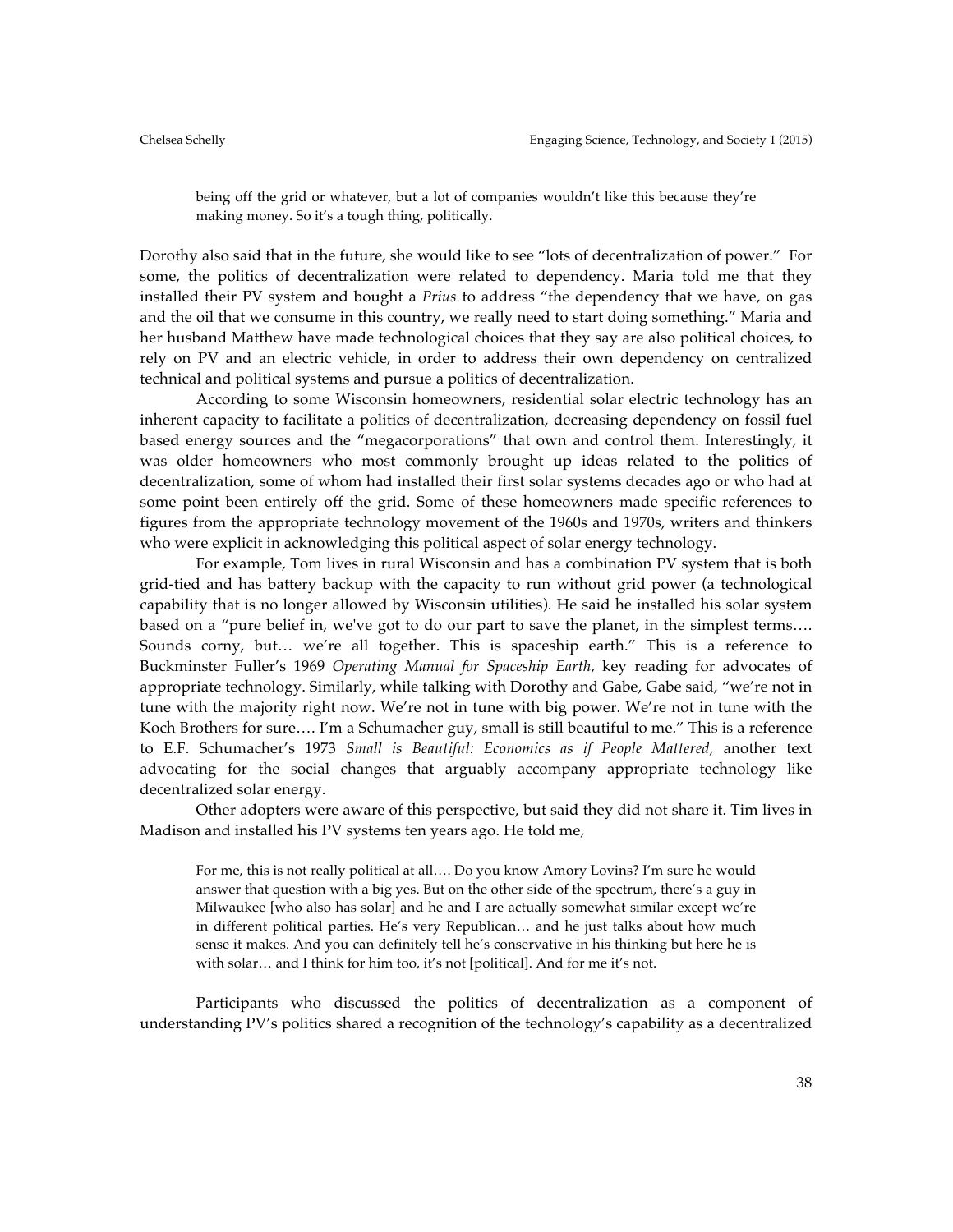energy source and of the social consequences of energy decentralization, key components of a literature and a movement that flourished in the 1960s and 1970s. Some, mostly older, homeowners were aware of this literature and still recognized this aspect of PV's politics, although it was a less commonly mentioned theme than the others described above.

#### *Solar technology's politics of redistribution*

Some solar technology users in Wisconsin talked about how PV technology has the capacity to contribute to wealth redistribution in modern American society. PV technology can and does contribute to wealth redistribution in terms of monetary wealth by reducing or eliminating a monthly electricity bill, with power companies paying homeowners to produce electricity. For many of these homeowners, adopting PV was a means of creating monetary wealth: by generating more energy than they used and entering into buy-back agreement contracts with their utilities, some were receiving monthly checks for their excess electricity generation. Many saw their up-front investment in solar electric technology as sound financial planning.

Yet some homeowners who did not themselves invest in PV as a moneymaking venture recognized the politics of redistribution inherent in PV technologies. They saw energy as a form of wealth and producing energy as a form of wealth creation. Producing one's own energy was seen as a means of redistributing wealth from the corporations who typically own energy production to the individual homeowner producing energy for their own use. Some participants talked about PV technologies as promoting a politics of redistribution, in the sense that they redistribute wealth in the form of energy production from utility companies to small-scale energy generators. Energy production at the distributed scale can shift who owns the means of energy production, producing a kind of wealth in the form of energy and eliminating the need for monetary exchange in order to obtain the comforts provided by electricity.

Ramona lives in the house where she grew up (she bought it from her parents) in Milwaukee, WI. She has a PV system as well as a geothermal pump system for heating and cooling her home. When asked about the politics of solar technology, she said, "I bought tomorrow's energy with today's dollars, and I think if we had more people who did that, we could become more energy self-sufficient…." In this statement, Ramona is recognizing energy production as a form of wealth. Importantly, participants who identified with both sides of the polarized political divide discussed the embedded politics of redistribution inherent in the design of residential solar energy technology. For some, redistribution was discussed in terms of concerns about taxation. Todd, a political conservative, told me,

I'm just an independent cuss. The less the government has interference with my life, the better I like it…. The money I'm saving on my electrical bill is money I don't have to earn and give the government a chunk of it. If you figure you've got a \$100 electrical bill, you've gotta earn \$120 or \$130 dollars to pay that bill. So that's what it's really costing you. I produce my own electricity, so I don't have to earn that extra money to give to the government.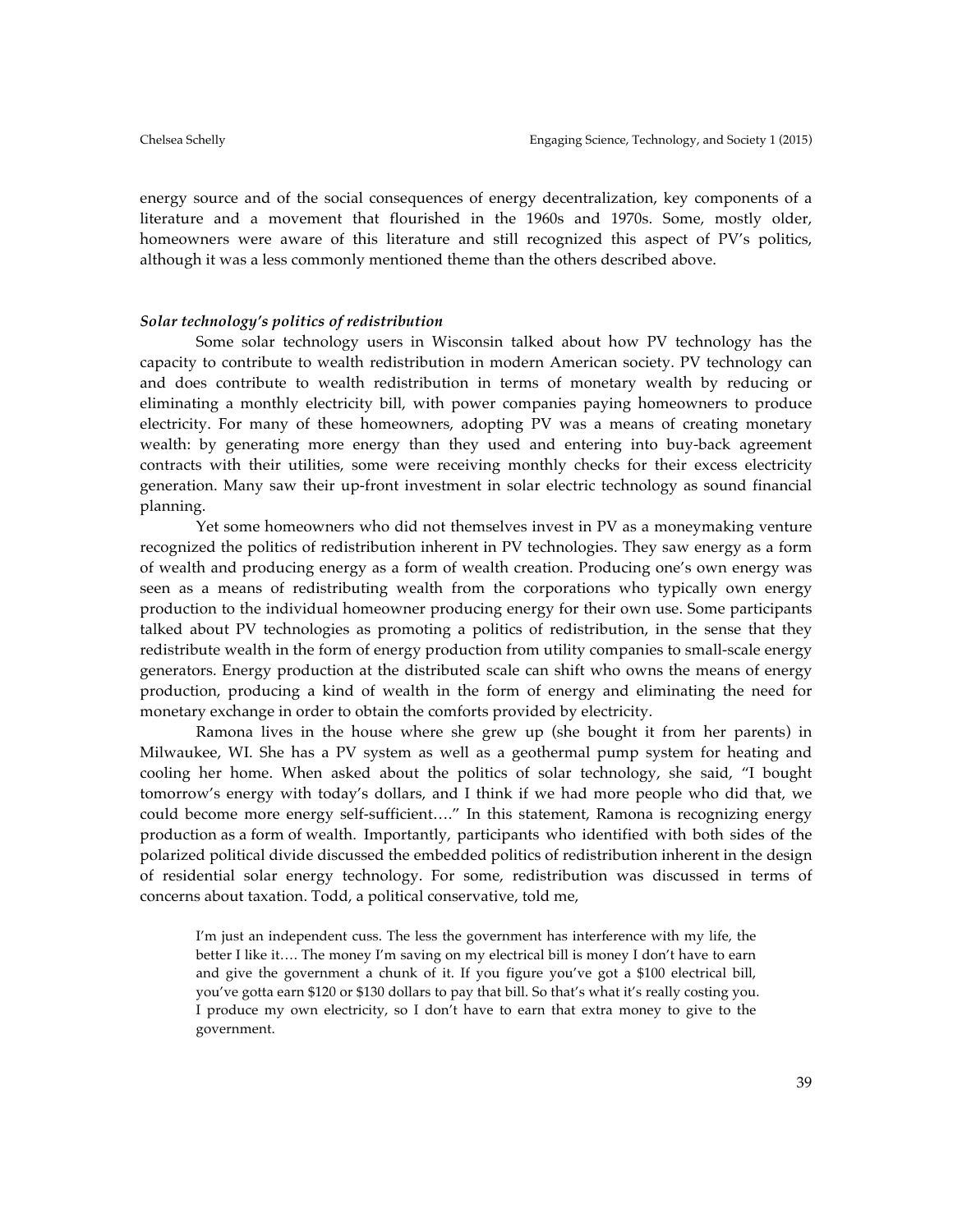For Todd, when you produce your own electricity, you can earn less (and therefore be taxed less) without sacrificing quality of life, contributing to the redistribution of economic and social wealth. Others focused on the ways the politics of redistribution inherent in PV technology can lessen corporate profits and economic inequality in America. Joe moved to rural Wisconsin thirty years ago. His home had been off-grid for years, but he recently transitioned to a grid-tied solar electric system that produces more energy than he uses and provides him a small monthly check. Joe told me,

Logically argued, this stuff is political…. But the place to start with so many things right now is to even out the income level so that people can afford to do things. The income level is so out of whack it's unbelievable.

For Joe, subsidizing solar electric technology adoption is one way to address income inequality in America. Similarly, while walking me to my car after the interview was over and the recorder turned off, Jan told me about what she saw as the hidden potential of solar: making the distribution of wealth more equitable. According to Jan, the electricity that individuals produce for themselves is a form of wealth, taken directly from corporate profits and redistributed to the individual. She said that a future in which each household produced all of their own electricity was the most radical future imaginable because of how this would affect wealth distribution.

Chris works for a solar installation company. He spoke about the potential of residential PV to contribute to wealth redistribution, and how people of different political affiliations support that goal:

Some of the bigger systems, some of the early super large residential systems in the state were installed by Republicans, folks from the NRA, you know, and I would suspect that if solar is a political statement these would be the last people looking at it. But these are smart people who have money who know about money and know about energy. And no matter what, with my solar systems, I have energy available here. That at some point has to be worth something. There's no way that it can't be. And since they last for many, many years, I am holding energy right now…. I remember once, I was invited by the Department of Energy to speak at this distributed energy thing that happened…. so I brought this guy that I had done this system for who's all NRA, opposite of me but we're friends and he's a super smart guy and very well read… and I asked if he'd come down with me…. And I went and did my thing, and then I turned it over to [my friend], and he was like pounding on the podium telling these people… "I'm counting on you to know that my energy is valuable."

# **Energy Politics, American Politics, and Overcoming Barriers to PV Adoption**

In this paper, I report on research asking users themselves, specifically adopters of residential solar electric technology, about the ways they understand the politics of this particular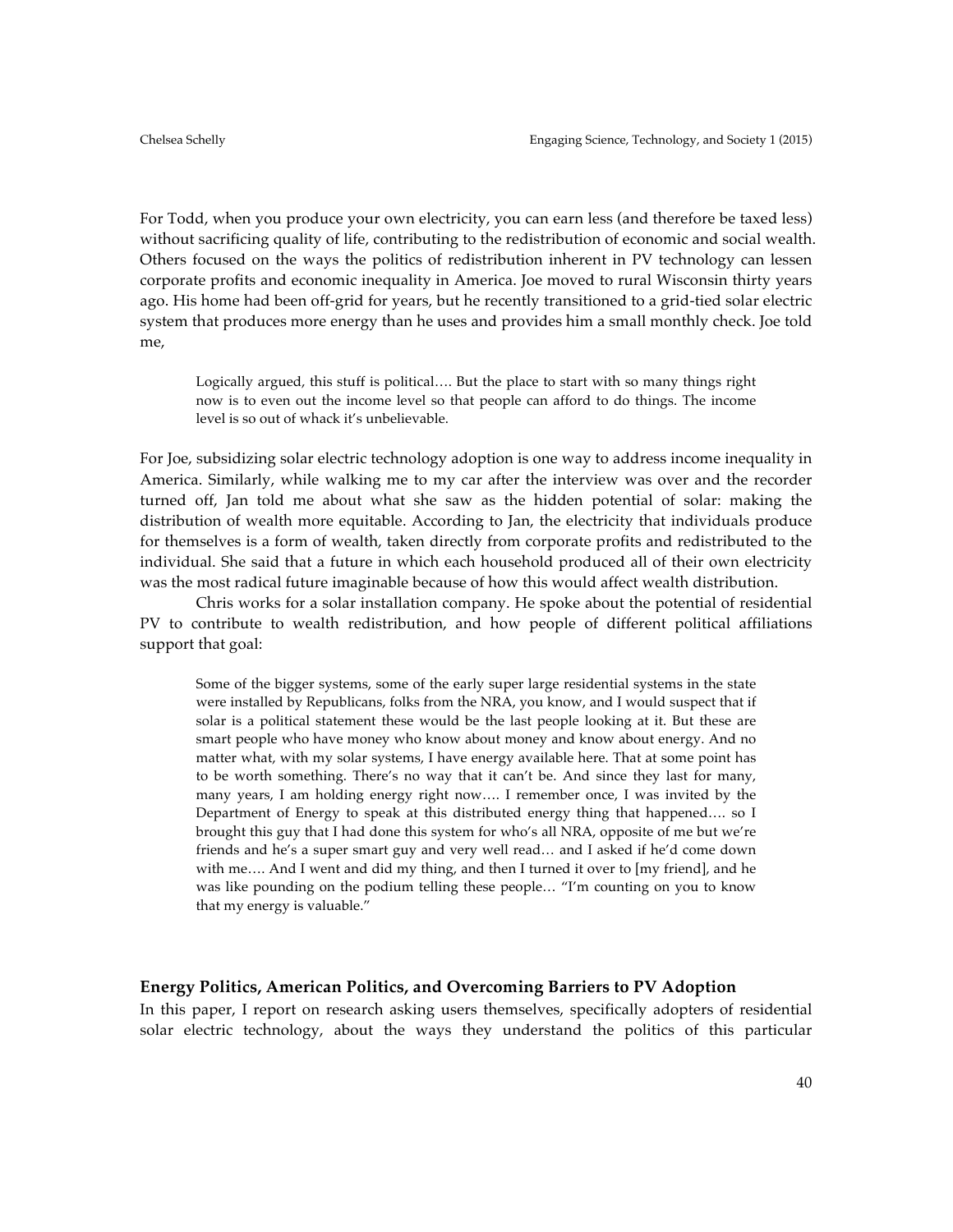technology. This approach contributes to scholarly thinking about the user as an integral agent in shaping the meanings of technologies (see Oudshoorn and Pinch, 2003). In addition, I shed light on how users think about the politics of PV technology and how understandings of this technology's politics shape their motivations for, or ideas about the barriers to, adoption. All forty-eight study participants recognized that there is, indeed, something political about residential PV technology. When asked about the politics of residential PV, some participants talked about politics at an abstract level, others responded with direct connections between understandings of politics and their own motivations, while still others talked about the extent to which they saw their decisions to install PV technology as a political statement. Even those who said that they were not intentionally attempting to make a political statement by adopting PV technology suggested that the technology is political.

The most common response among homeowners related the politics of PV to environmentalism as a politically charged issue in the US. As they described it, environmental issues like climate change need not be political, but they are constructed as political in the US, and PV adoption is politicized because it is seen as an environmentally driven choice. According to these adopters, the politicization of PV technology, through its connection to environmentalism, is a major barrier to more widespread adoption among US homeowners. Participants talked about how politically charged and divisive environmental issues are in America, and discussed how the framing of PV adoption as an environmentally motivated choice might inhibit adoption in the American context. In their view, identifying solar electric technology as a "green" choice actually hinders adoption, because "green" is a politically divisive identification (Goldstein, Cialdini and Griskevicius 2008; Shwom and Lorenzen 2012; Schelly 2014c). Recognizing this may help PV advocates move away from politicized constructions, like identifying PV as an environmental choice, that hinder the market for adoption. Interestingly, many—but certainly not all—of the homeowners who talked about PV as associated with politicized understandings of environmental issues reside in the most politically liberal region of the state, and some homeowners who talked about this understanding of PV's politics also talked about being motivated to adopt by a desire to show community leadership as early adopters, demonstrating that PV technology makes sense economically and technologically, not just environmentally.

The second most common response connected PV technology to what some participants called "politics-as-usual"—recognizing the way that residential renewable energy production may challenge the corporate favoritism and powerful fossil fuel lobbies that dominate American politics. These homeowners see PV technology as wrapped up in—both affecting and affected by—the political context surrounding it, namely a political system that systematically gives preference to fossil fuel energy sources because of the power of corporate money and lobbying. These homeowners also talked about being motivated to adopt by a desire to act as community leaders, demonstrating to neighbors and their communities that residential solar electric technology can provide an alternative energy future (Schelly 2014b), one that also promotes a political system that is less tied to the fossil fuel industry lobby. Although less common, other participants discussed residential PV technology as political because it can contribute to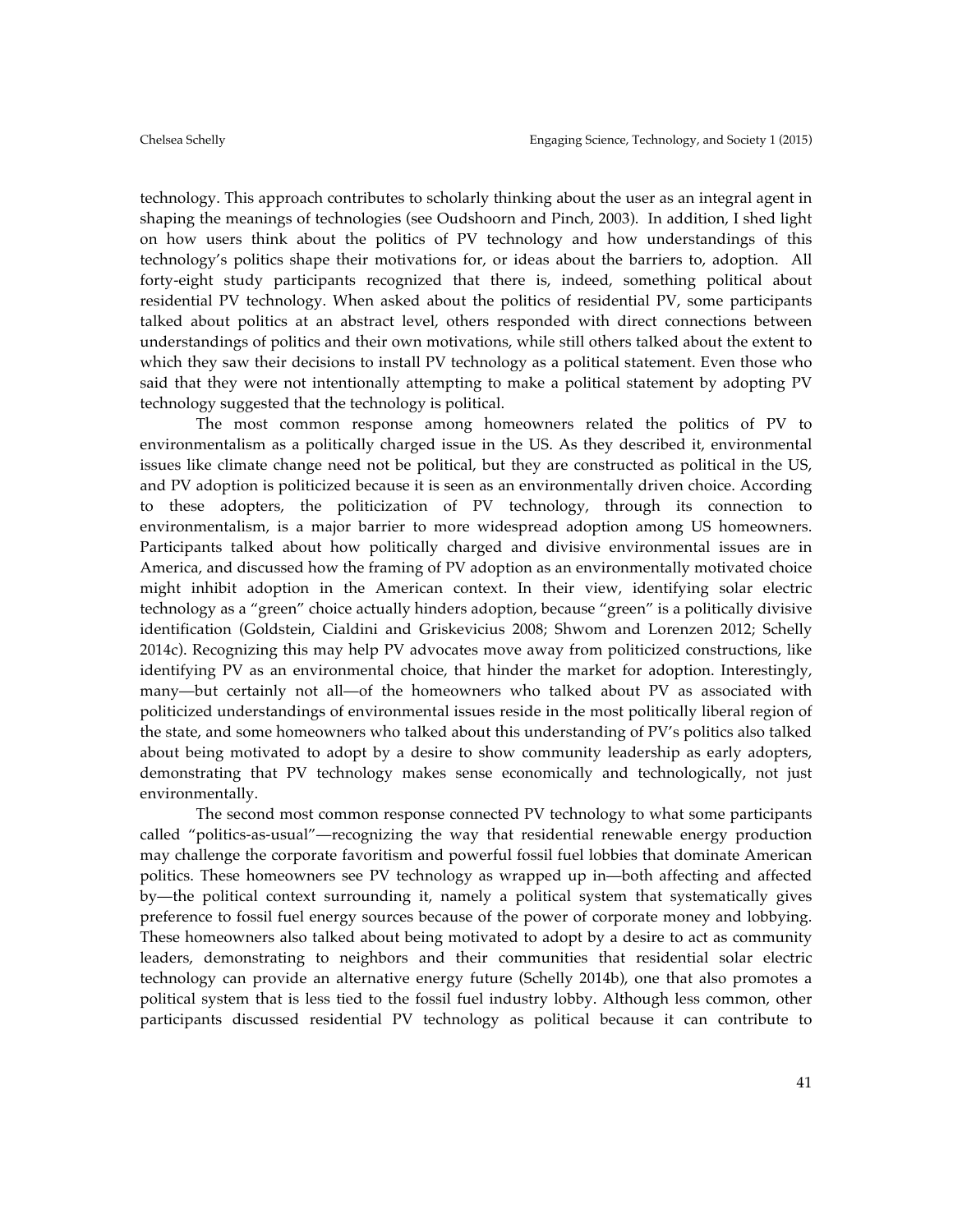decentralization and redistribution, both forms of socio-political change that they saw as related to more widespread use of residential PV technology. Residential PV technology is what can be called a "distributed" energy source: it is effective on a small scale, making it possible to produce power at the specific location of use. The technological capacities of residential PV make the decentralization of energy production possible, and some participants recognized decentralization as a political issue.

According to participants, solar electric technology also contributes to a politics of redistribution, because energy production is itself a form of material wealth. It is also decentralized energy production whereby electricity is produced on site where it is used and is owned directly by the energy user. The themes of decentralization and redistribution correspond to arguments put forth by advocates from an earlier era who were explicitly interested in appropriate technologies, such as Winner (1986), Lovins (1976), Fuller (1969), and Schumacher (1973). However, these two responses were much less common and were expressed most often by participants who had lived through and were familiar with a time in American history when ideas like those of Amory Lovins were more widespread among particular populations (see Hollick 1982; Pursell 1993; Kirk 2001; Kleiman 2001). Some of these adopters identified with, or at the very least remembered, the appropriate technology and "back to the land" movements of the 1960s and 1970s. Many brought up the Carter-era incentives for solar technology development and passive house construction. While younger PV adopters who had installed their systems more recently mentioned these themes, it was much less salient than themes related to the politics of environmentalism and "politics-as-usual." Nonetheless, some adopters continue to see the potential of residential PV for promoting politics of decentralization and redistribution, and these ideals are viewed as worthy of pursuit for individuals, regardless of their traditional political orientation or environmental values.

Importantly, discussions of these themes were not clearly shaped by political orientation as narrowly defined by the two dominant parties ("Democrat" and "Republican") in the US. Homeowners who identified with both sides of America's bifurcated political divide discussed various political attributes of solar technology. They noted the limitations of framing PV as an exclusively environmental choice and suggested that changing politics-as-usual, promoting a more decentralized energy system, and redistributing wealth through changes in energy ownership are positive aims worth pursuing through the adoption of residential PV. Both politically liberal and politically conservative individuals recognized that PV technology is wrapped up in the politics of environmentalism, regardless of whether they identified as environmentalists. Individuals identifying as both Republican and Democrat also talked about how PV technology challenges the powerful lobbying, profit-focus and about the corporate favoritism that they see as politics-as-usual in our country. Both traditionally conservative and expressively liberal individuals talked about the politics of decentralization and redistribution, and they discussed the (beneficial) politics of decentralization and redistribution from both traditionally conservative (Republican) and stereotypically liberal (Democratic) perspectives. This bipartisan agreement suggests that there may be more widespread support for residential renewable energy technologies based on more sophisticated understandings of their political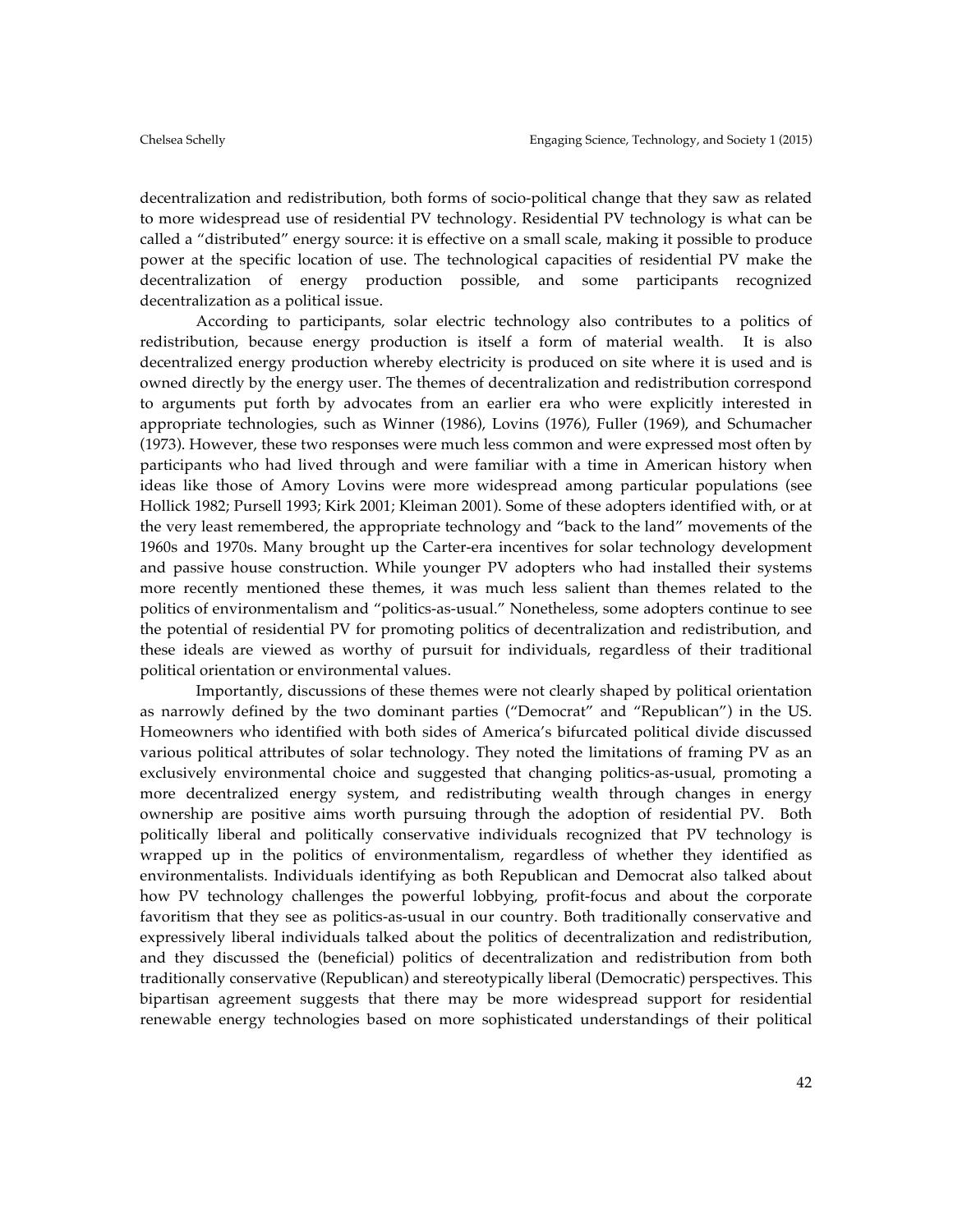implications, than what is often implied by the dominant political narratives in the US. As these homeowners recognized, renewable energy technology is often promoted using a narrow frame of environmental responsibility focused on the singular concern of greenhouse gas emissions. Recognizing the politics of PV technology as understood by adopters broadens the potential for discourse about the political impacts of PV technology, and points to potential areas to focus on in order to galvanize more widespread support. These PV adopters demonstrate, in various ways, an understanding that energy is "a political and economic problem: we have inherited economies and political institutions that are addicted to energy use: the products and processes through which energy is embedded in our lives feed economic systems, and in turn political systems" (Shaw 2011, 746). They talked about the "political difficulties rooted in various value conflicts" (613) that operate as barriers to adopting solar electric energy systems. They also talked about energy systems as inherently wrapped up in political systems, recognizing that, as Shaw (2011) argues, "how societies reshape energy systems in response to climate change will have profound implications not only for their ecological impact but also for their political and social character" (744).

These findings suggest that understandings of PV's politics in terms of technological decentralization (and its social consequences) and wealth redistribution (with energy ownership as a form of wealth), although aligned with a body of scholarship in the appropriate technology movement that many homeowners were aware of, are less commonly held views than understanding PV in terms of its association with politically divisive environmental issues (as a barrier to adoption) and its potential to challenge politics-as-usual in terms of a fossil fuel dominated political and economic system. These insights illustrate how understandings of a technology's politics can themselves change over time within an evolving social context and shed light on potential barriers to and motivations for more widespread adoption of renewable energy technology at the residential scale. Arguably, considering the political implications of a changing energy economy as expressed through user understandings of the politics of PV technology can help create more effective policies for promoting more widespread use of renewable energy technology at the residential scale. Specifically, it is important to move away from the framing of PV as only an environmental choice and recognize that desires for more accountable government, decentralized infrastructures, and equally distributed wealth are issues that transcend political divides. They significantly impact choices regarding technological development and are important themes to articulate in order to broaden public interest in renewable energy technology adoption.

#### **Acknowledgements**

This research was funded in part by an Environmental Protection Agency Science to Achieve Results (EPA-STAR) Fellowship (FP-91717101). Research support was also provided by the Robert F. & Jean E. Holtz Center for Science and Technology Studies at the University of Wisconsin-Madison.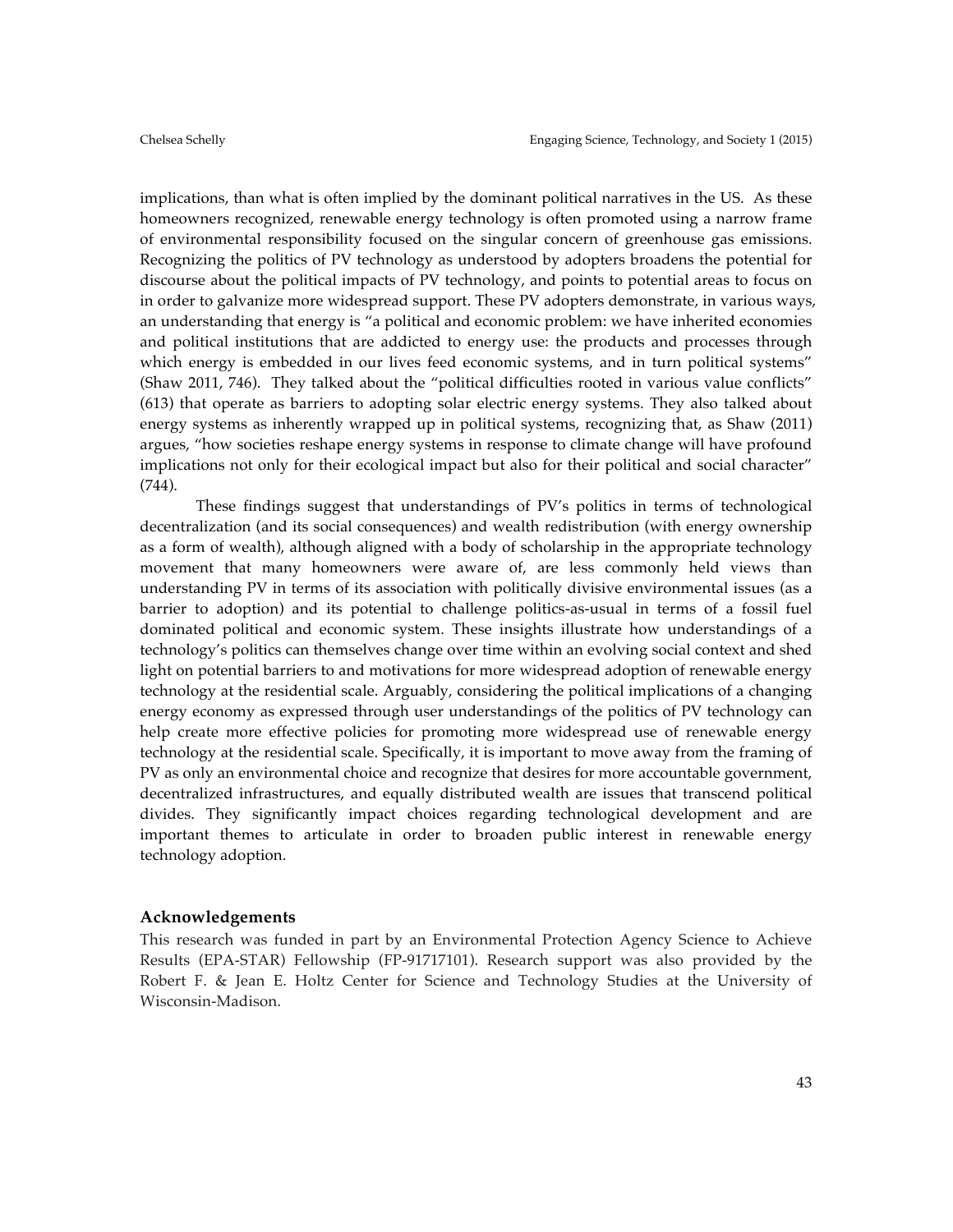# **References**

- Akrich, M. 1992. "The Description of Technical Objects." In *Shaping Technology/Building Society: Studies in Sociotechnical Change*, edited by W.E. Bijker and J. Law, 205-224. London: The MIT Press.
- Bijker, W.E., T.P. Hughes, and T. Pinch. 1987. *The Social Construction of Technological Systems: New Directions in the Sociology and History of Technology*. Cambridge: MIT Press.
- Bijker, W.E. 1999. "Towards Politicization of Technological Culture: Constructivist STS Studies and Democracy." In *Science, Technology and Society: International Symposium*, edited by H. Ansal and D. Çalisir, 37-47. Istanbul: Istanbul Technical University.
- Charmaz, K. 2014. *Constructing Grounded Theory: A Practical Guide through Qualitative Analysis* 2nd Edition. London: SAGE Publications.
- Douglas, S.J. 2004. *Listening In: Radio and the American Imagination*. Minneapolis, MN: University of Minnesota Press.
- Energy Information Administration (EIA). 2015. Annual Energy Outlook. http://www.eia.gov/forecasts/aeo/pdf/0383(2015).pdf, accessed May 29 2015.
- Fischer, C.S. 1992. *America Calling: A Social History of the Telephone to 1940. Berkeley, CA*: University of California Press.
- Fuller, R.B. 1969. *Buckminster. Operating Manual for Spaceship Earth*. Carbondale, IL: Southern Illinois University Press.
- Gieryn, T. 1999. *Cultural Boundaries of Science: Credibility on the Line*. Chicago: University of Chicago Press.
- Goldstein, N.J., R.B. Cialdini, and V. Griskevicius. 2008. "A Room with a Viewpoint: Using Social Norms to Motivate Environmental Conservation in Hotels." *Journal of Consumer Research*  35: 472-482.
- Grint, K., and S. Woolgar. 1993. "Computers, Guns, and Roses: What's Social about Being Shot?" *Science, Technology, & Human Values* 17(3): 366-380.
- Grint, K., and S. Woolgar. 1997. *The Machine at Work: Technology, Work and Wrganization*. Cambridge, UK: Polity.
- Hamlett, P.W. 2003. "Technological Theory and Deliberative Democracy." *Science, Technology, & Human values* 28(1): 112-140
- Hayes, D. 1977. *Rays of Hope: The Transition to a Post-Petroleum World*. New York: W.W. Norton.
- Hollick, M. 1982. "The Appropriate Technology Movement and its Literature: A Retrospective." *Technology and Society* 4: 213-229.
- Illich, I. 1973. *Tools for Conviviality*. New York: Harper & Row Publishers.
- Joerges, B. 1994. "Do Politics have Artefacts?" *Social Studies of Science* 29(3): 411-431.
- Kirk, A. 2001. *Counterculture Green: The Whole Earth Catalog and American Environmentalism.* Lawrence, KS: University of Kansas Press.
- Kleiman, J.B. 2001. "The Appropriate Technology Movement in American Political Culture." PhD diss., University of Rochester.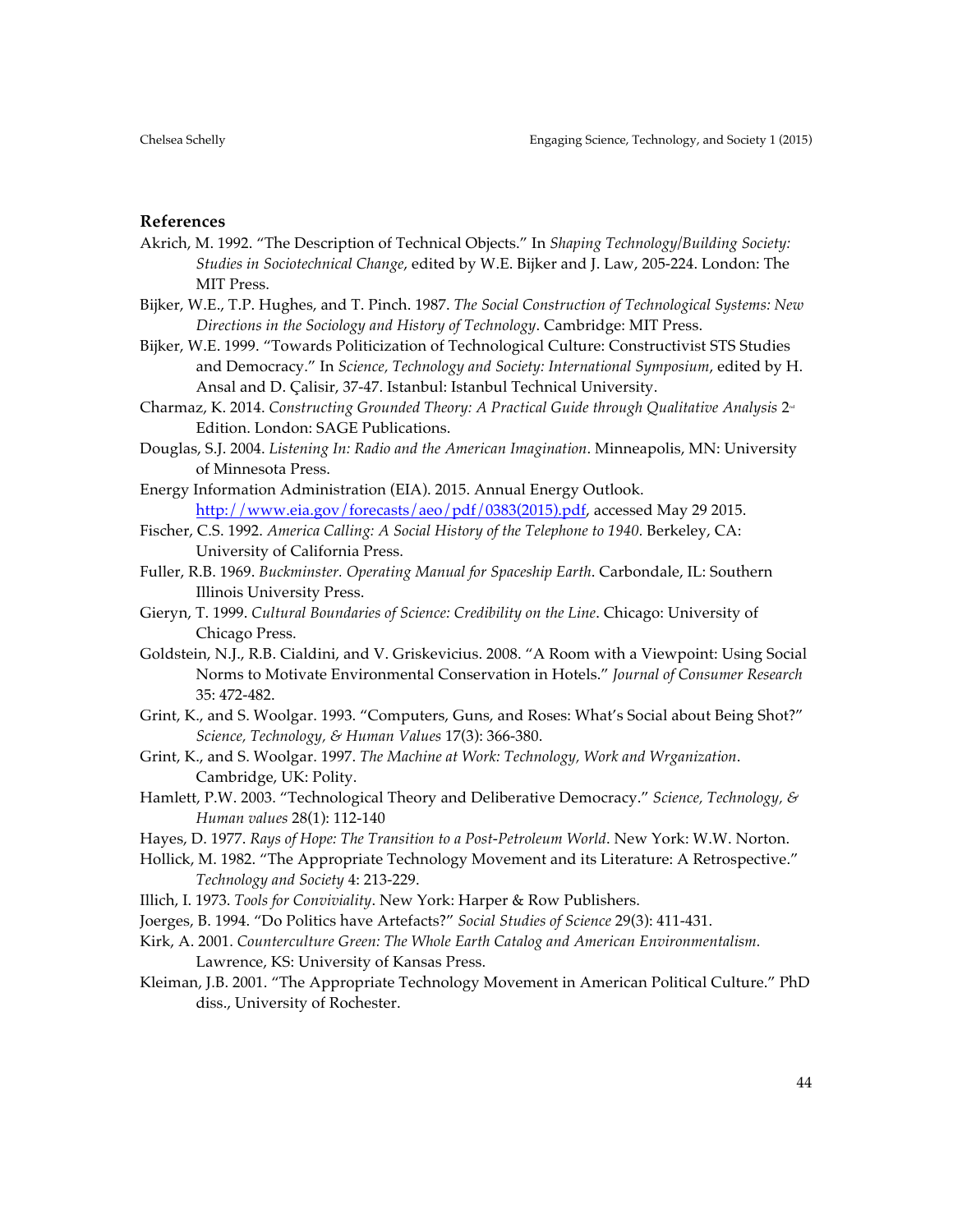- Kline, R.R. 2000. *Consumers in the Country: Technology and Social Change in Rural America*.
	- Baltimore: John Hopkins University Press.
- Latour, B. 1987. *Science in Action: How to Follow Scientists and Engineers through Society*. Cambridge, MA: Harvard University Press.
- Latour, B. 1991. "Technology is Society Made Durable. In *A Sociology of Monsters: Essays on Power, Technology and Domination*, edited by J. Law, 103-131. London: Routledge.
- Latour, B. 2005. *Reassembling the Social*. Oxford: Oxford University Press.
- Lovins, A. 1976 "Energy Strategy: The Road not Taken?" *Foreign Affairs* 55(Oct): 65-96.
- Lovins, A. 1977. *Soft Energy Paths: Toward a Durable Peace.* New York: Harper & Row.
- Mumford, L. 1934. *Technics and Civilization*. Orlando, FL: Harcourt Brace & Company.
- Mumford, L. 1964. "Authoritarian and Democratic Technics." *Technology and Culture* 5(1): 1-8.
- Nahuis, R., and H. van Lente. 2008. Where are the Politics? Perspectives on Democracy and Technology." *Science, Technology, & Human Values* 33(5): 559-581.
- Nye, D.E. 1997. *Narratives and Spaces: Technology and the Construction of American Culture*. NY: Columbia University Press.
- Nye, D.E. 2004. *America as Second Creation: Technology and Narratives of New Beginnings*. Cambridge, MA: MIT Press.
- Oudshoorn, N., and T. Pinch. 2003. *How Users Matter: The Co-Construction of Users and Technologies*. Cambridge, MA: MIT Press.
- Pinch, T., and W.E. Bijker. 1984. "The Social Construction of Facts and Artefacts: Or How the Sociology of Science and the Sociology of Technology Might Benefit each Other." *Social Studies of Science* 14(3): 399-441.
- Pursell, C. 1993. "The Rise and Fall of the Appropriate Technology Movement in the United States, 1965-1985." *Technology and Culture* 34: 629-637.
- Rappert, B. 2001. "The Distribution and Resolution of the Ambiguities of Technology, or Why Bobby Can't Spray." *Social Studies of Science* 31(4): 557-591.
- Schelly, C. (2014a). Implementing Renewable Energy Portfolio Standards: The Good, the Bad, and the Ugly in a Two State Comparison. *Energy Policy* (67) 543-551.
- Schelly, C. (2014b). Residential Solar Electricity Adoption: What Motivates, and What Matters? A Case Study of Early Adopters. *Energy Research and Social Science* (2) 183-191.
- Schelly, C. (2014c). Transitioning to Renewable Sources of Electricity: Motivations, Policy, and Potential. In *Controversies in Science and Technology, Volume 4*, edited by D.L. Kleinman, K. C.-Hansen, and J. Handelsman, 62-72. New York: Oxford University Press.
- Sclove, R.E. 1995. *Democracy and Technology*. New York: The Guilford Press.
- Shaw, K. 2011. "Climate Deadlocks: The Environmental Politics of Energy Systems." *Environmental Politics* 20(5): 743-763.
- Shwom, R., and J. Lorenzen. 2012. "Changing Household Consumption to Address Climate Change: Social Scientific Insights and Challenges." *WIRES Climate Change* 3: 379-395.
- Solar Energy Industry Association (SEIA). 2014. US Solar Market Insight Report, Q3 Executive Summary.
- Strauss, A., and J. Corbin. 1997. *Grounded Theory in Practice*. London: Sage.